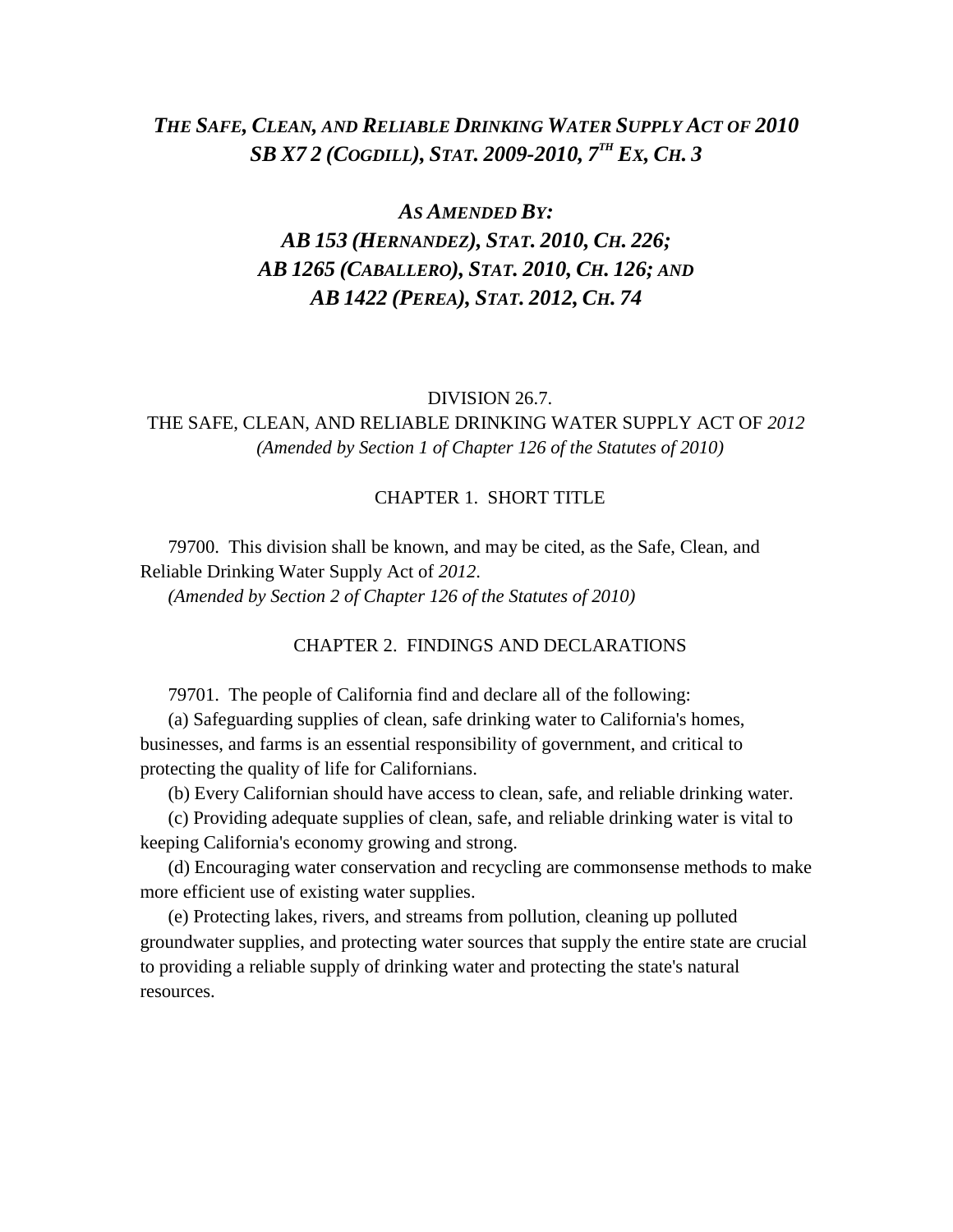## CHAPTER 3. DEFINITIONS

79702. Unless the context otherwise requires, the definitions set forth in this section govern the construction of this division, as follows:

(a) "Bay Delta Conservation Plan" means the final plan prepared pursuant to the planning agreement regarding the Bay Delta Conservation Plan, dated October 6, 2006.

(b) "Bay-Delta Estuary" means the Delta, Suisun Bay, and Suisun Marsh.

(c) "CALFED Bay-Delta Program" means the program described in the Record of Decision dated August 28, 2000.

(d) "Commission" means the California Water Commission.

(e) "Committee" means the Safe, Clean, and Reliable Drinking Water Supply Finance Committee created by Section 79812.

(f) "Delta" means the Sacramento-San Joaquin Delta, as defined in Section 12220.

(g) "Delta conveyance facilities" means facilities that convey water directly from the Sacramento River to the State Water Project or the federal Central Valley Project pumping facilities in the south Delta.

(h) "Delta counties" means the Counties of Solano, Yolo, Sacramento, Contra Costa, and San Joaquin.

(i) "Delta Plan" has the meaning set forth in Section 85059.

(j) "Department" means the Department of Water Resources.

(k) "Director" means the Director of Water Resources.

(l) "Disadvantaged community" has the meaning set forth in subdivision (a) of Section 79505.5.

(m) "Economically distressed area" means a municipality with a population of 20,000 persons or less, a rural county, or a reasonably isolated and divisible segment of a larger municipality where the segment of the population is 20,000 persons or less, with an annual median household income that is less than 85 percent of the statewide median household income, and with one or more of the following conditions as determined by the department:

(1) Financial hardship.

(2) Unemployment rate at least 2 percent higher than the statewide average.

(3) Low population density.

(n) "Fund" means the Safe, Clean, and Reliable Drinking Water Supply Fund of *2012* created by Section 79716.

(o) "Integrated regional water management plan" has the meaning set forth in Section 10534.

(p) "Nonprofit organization" means an organization qualified to do business in California and qualified under Section  $501(c)(3)$  of Title 26 of the United States Code.

(q) "Public agency" means a state agency or department, district, joint powers authority, city, county, city and county, or other political subdivision of the state.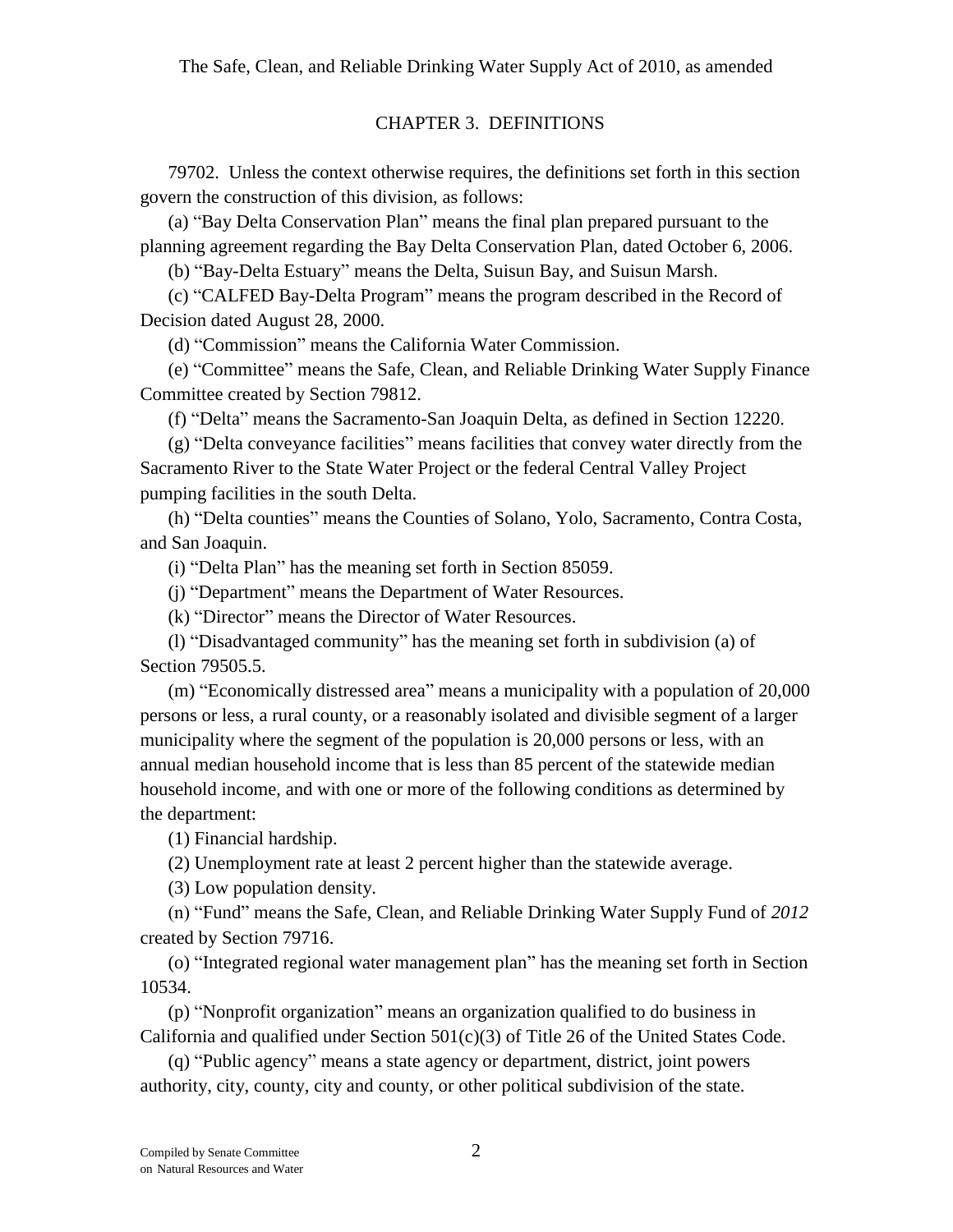(r) "Secretary" means the Secretary of the Natural Resources Agency.

(s) "State General Obligation Bond Law" means the State General Obligation Bond Law (Chapter 4 (commencing with Section 16720) of Part 3 of Division 4 of Title 2 of the Government Code).

*(Amended by Section 3 of Chapter 126 of the Statutes of 2010)*

## CHAPTER 4. GENERAL PROVISIONS

79705. An amount that equals not more than 5 percent of the funds allocated for a grant program pursuant to this division may be used to pay the administrative costs of that program.

79706. Up to 10 percent of funds allocated for each program funded by this division may be expended for planning and monitoring necessary for the successful design, selection, and implementation of the projects authorized under that program. This section shall not otherwise restrict funds ordinarily used by an agency for "preliminary plans," "working drawings," and "construction" as defined in the annual Budget Act for a capital outlay project or grant project. Water quality monitoring shall be integrated into the surface water ambient monitoring program administered by the State Water Resources Control Board.

79707. Chapter 3.5 (commencing with Section 11340) of Part 1 of Division 3 of Title 2 of the Government Code does not apply to the development or implementation of programs or projects authorized or funded under this division other than Chapter 8 (commencing with Section 79740).

79708. (a) Prior to disbursing grants pursuant to this division, each state agency that is required to administer a competitive grant program under this division shall develop and adopt project solicitation and evaluation guidelines. The guidelines may include a limitation on the dollar amount of grants to be awarded.

(b) Prior to disbursing grants, the state agency shall conduct three public meetings to consider public comments prior to finalizing the guidelines. The state agency shall publish the draft solicitation and evaluation guidelines on its Internet Web site at least 30 days before the public meetings. One meeting shall be conducted at a location in northern California, one meeting shall be conducted at a location in the central valley, and one meeting shall be conducted at a location in southern California. Upon adoption, the state agency shall transmit copies of the guidelines to the fiscal committees and the appropriate policy committees of the Legislature.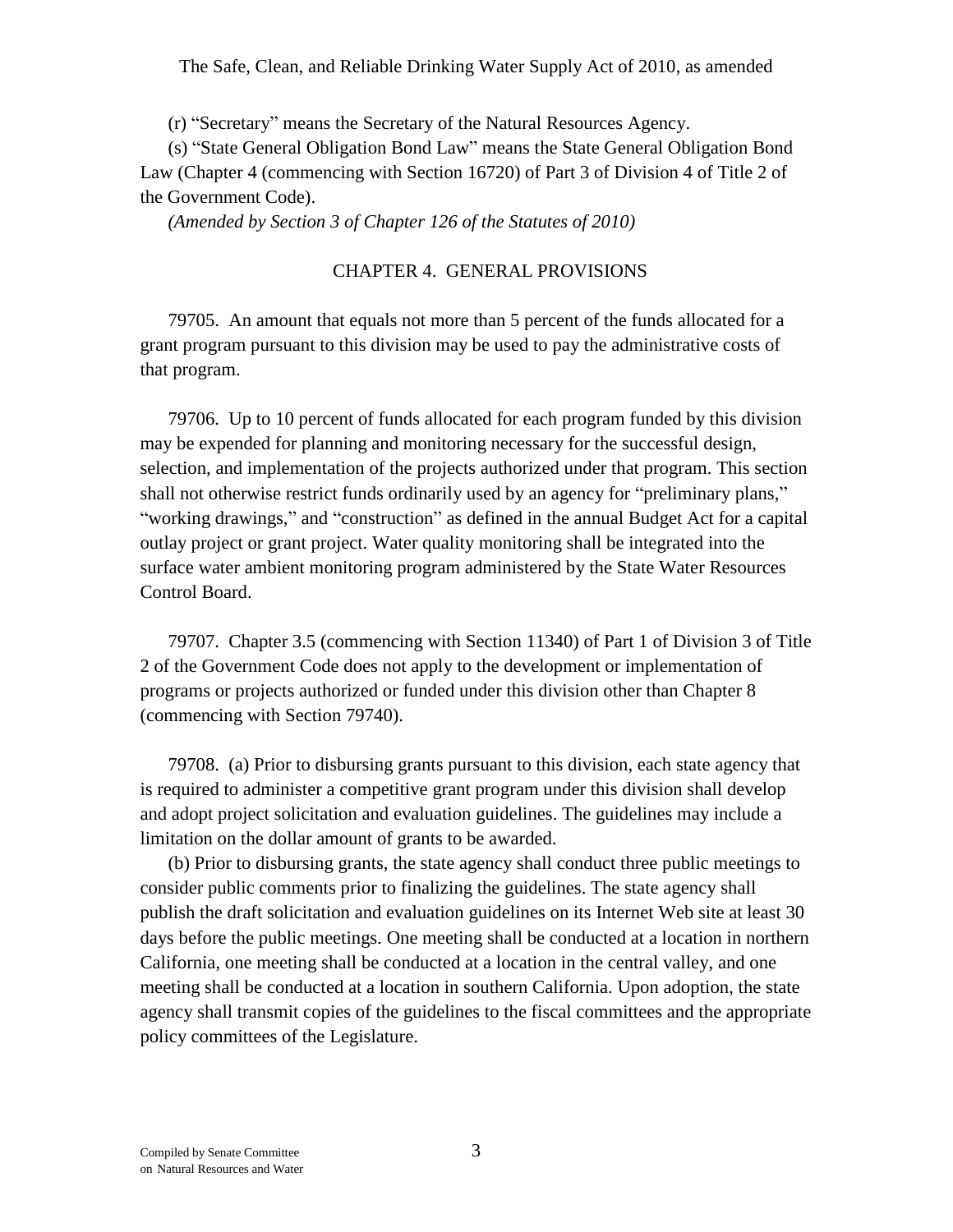79709. It is the intent of the people that the investment of public funds pursuant to this division will result in public benefits.

79710. The State Auditor shall annually conduct a programmatic review and an audit of expenditures from the fund. The State Auditor shall report its findings annually on or before March 1 to the Governor and the Legislature, and shall make the findings available to the public.

79711. Funds provided by this division shall not be expended to support or pay for the costs of environmental mitigation measures or compliance obligations of any party except as part of the environmental mitigation costs of projects financed by this division or for costs for groundwater cleanup pursuant to the requirements of Chapter 10 (commencing with Section 79770). Funds provided by this division may be used for environmental enhancements or other public benefits.

79712. Funds provided by this division shall not be expended to pay the costs of the design, construction, operation, or maintenance of Delta conveyance facilities. Those costs shall be the responsibility of the water agencies that benefit from the design, construction, operation, or maintenance of those facilities.

79713. (a) This division does not diminish, impair, or otherwise affect in any manner whatsoever any area of origin, watershed of origin, county of origin, or any other water rights protections, including, but not limited to, rights to water appropriated prior to December 19, 1914, provided under the law. This division does not limit or otherwise affect the application of Article 1.7 (commencing with Section 1215) of Chapter 1 of Part 2 of Division 2, Sections 10505, 10505.5, 11128, 11460, 11461, 11462, and 11463, and Sections 12200 to 12220, inclusive.

(b) For the purposes of this division, an area that utilizes water that has been diverted and conveyed from the Sacramento River hydrologic region, for use outside the Sacramento River hydrologic region or the Delta, shall not be deemed to be immediately adjacent thereto or capable of being conveniently supplied with water therefrom by virtue or on account of the diversion and conveyance of that water through facilities that may be constructed for that purpose after January 1, 2010.

(c) Nothing in this division supersedes, limits, or otherwise modifies the applicability of Chapter 10 (commencing with Section 1700) of Part 2 of Division 2, including petitions related to any new conveyance constructed or operated in accordance with Chapter 2 (commencing with Section 85320) of Part 4 of Division 35.

(d) Unless otherwise expressly provided, nothing in this division supersedes, reduces, or otherwise affects existing legal protections, both procedural and substantive, relating to the state board's regulation of diversion and use of water, including, but not limited to,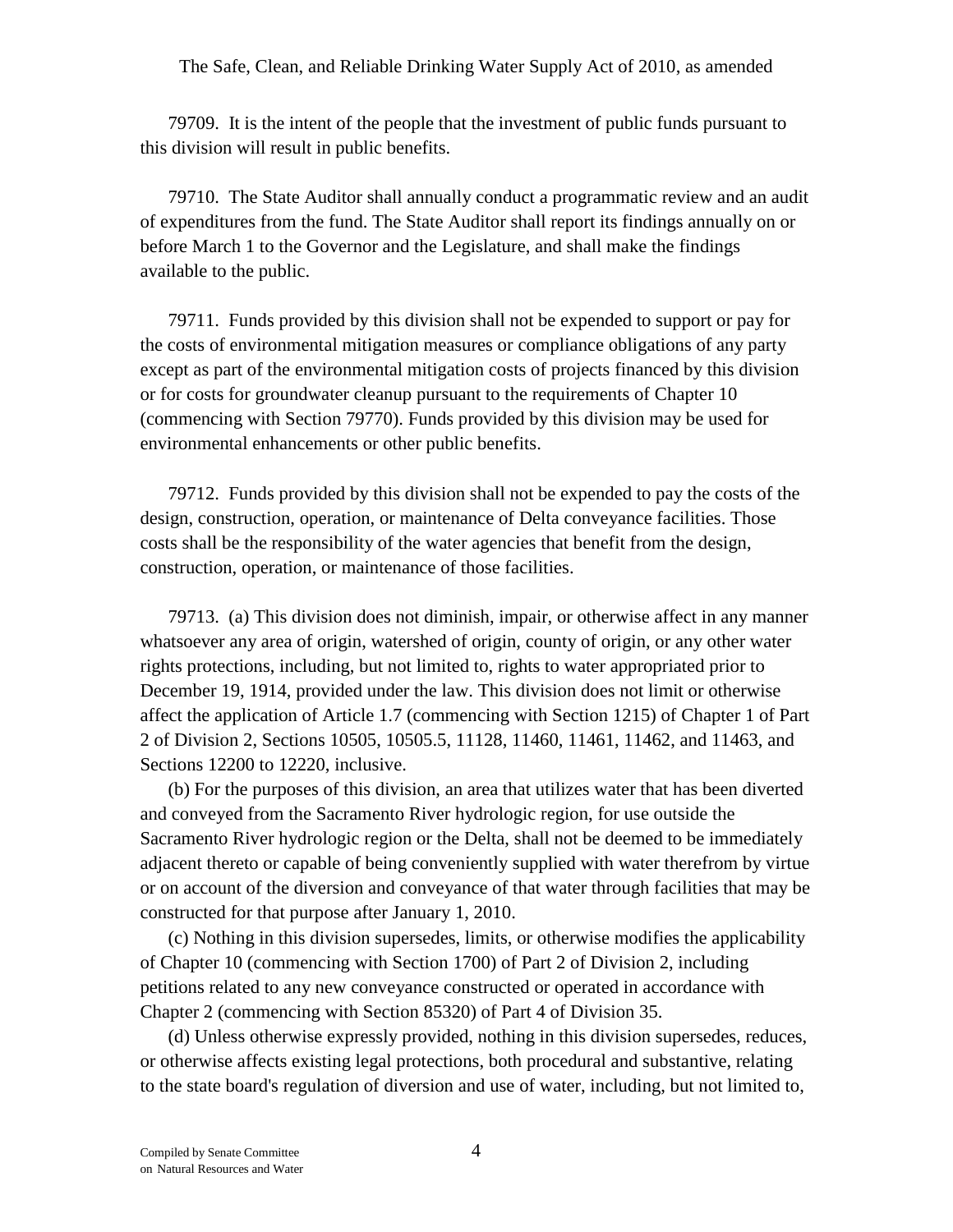water right priorities, the protection provided to municipal interests by Sections 106 and 106.5, and changes in water rights. Nothing in this division expands or otherwise alters the state board' s existing authority to regulate the diversion and use of water or the courts' existing concurrent jurisdiction over California water rights.

79714. Eligible applicants under this division are public agencies, nonprofit organizations, public utilities, and mutual water companies. To be eligible for funding under this division, a project proposed by a public utility that is regulated by the Public Utilities Commission or a mutual water company shall have a clear and definite public purpose and shall benefit the customers of the water system.

79715. The Legislature may enact legislation necessary to implement programs funded by this division, except as otherwise provided in Section 79749.5.

79716. The proceeds of bonds issued and sold pursuant to this division shall be deposited in the Safe, Clean, and Reliable Drinking Water Supply Fund of *2012*, which is hereby created in the State Treasury.

*(Amended by Section 4 of Chapter 126 of the Statutes of 2010)*

## CHAPTER 5. DROUGHT RELIEF

79720. The sum of four hundred fifty-five million dollars (\$455,000,000) shall be available, upon appropriation by the Legislature from the fund, for the purposes of this Chapter.

79720.1. (a) From the funds described in Section 79720, one hundred ninety million dollars (\$190,000,000) shall be available, upon appropriation by the Legislature from the fund, for the planning, design, and construction of local and regional drought relief projects that reduce the impacts of drought conditions, including, but not limited to, the impacts of reductions in Delta diversions. Eligible projects include all of the following:

(1) Water conservation and efficiency projects, including installation of the most water efficient fixtures commercially available.

(2) Water recycling and related infrastructure.

(3) Groundwater cleanup.

(4) Local and regional conveyance projects that improve water supplies and public benefits associated with conveyance facilities.

(5) Other local and regional water supply reliability projects.

(6) Local and regional surface water storage projects that provide emergency water supplies and water supply reliability in drought conditions.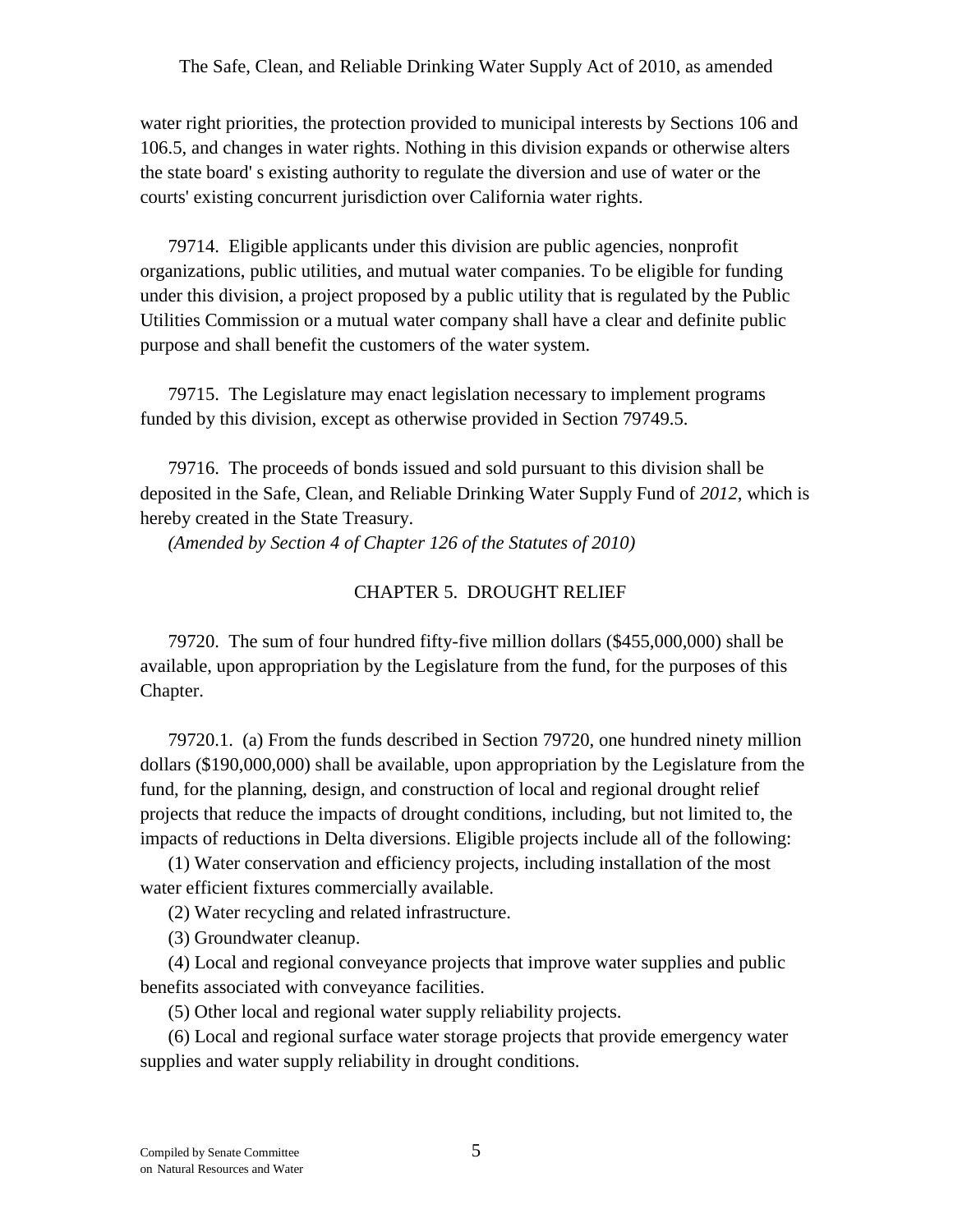(b) Projects funded pursuant to this section shall meet both of the following requirements:

(1) The project will provide a sustainable water supply that does not contribute to groundwater overdraft or increase surface water diversions.

(2) The project is capable of being operational within two years of receiving the grant.

(c) Preference shall be given to applicants that can demonstrate substantial past and current investments in conservation and local water projects.

(d) Not more than 10 percent of the funds provided pursuant to this section shall be available for planning, investigations, studies, and monitoring.

(e) The department shall require a cost share of not less than 50 percent of total project costs from nonstate sources. The department may waive or reduce the costsharing requirement for projects that directly benefit disadvantaged communities or economically distressed areas.

(f) From the funds described in this section, the sum of one hundred million dollars (\$100,000,000) shall be made available for local and regional water projects, including surface storage projects, that provide emergency water supplies and water supply reliability in drought conditions in San Diego County.

79720.2. From the funds described in Section 79720, the sum of ninety million dollars (\$90,000,000) shall be available, upon appropriation by the Legislature from the fund, for grants to disadvantaged communities and economically distressed areas experiencing economic impacts from drought for drought relief projects and programs.

79720.3. From the funds described in Section 79720, the sum of seventy-five million dollars (\$75,000,000) shall be available, upon appropriation by the Legislature from the fund, to the State Water Resources Control Board for grants for small community wastewater treatment projects, to protect water quality, that meet all of the following criteria:

(a) The project is for the planning, design, permitting, construction, or improvement of a wastewater treatment facility, sewer system, or related infrastructure necessary to meet water quality standards or prevent contamination of surface water or groundwater resources.

(b) The project will serve a community with a population of 20,000 or less.

(c) The project meets other standards that may be established by the State Water Resources Control Board with respect to the design, construction, financing, and operation of the project.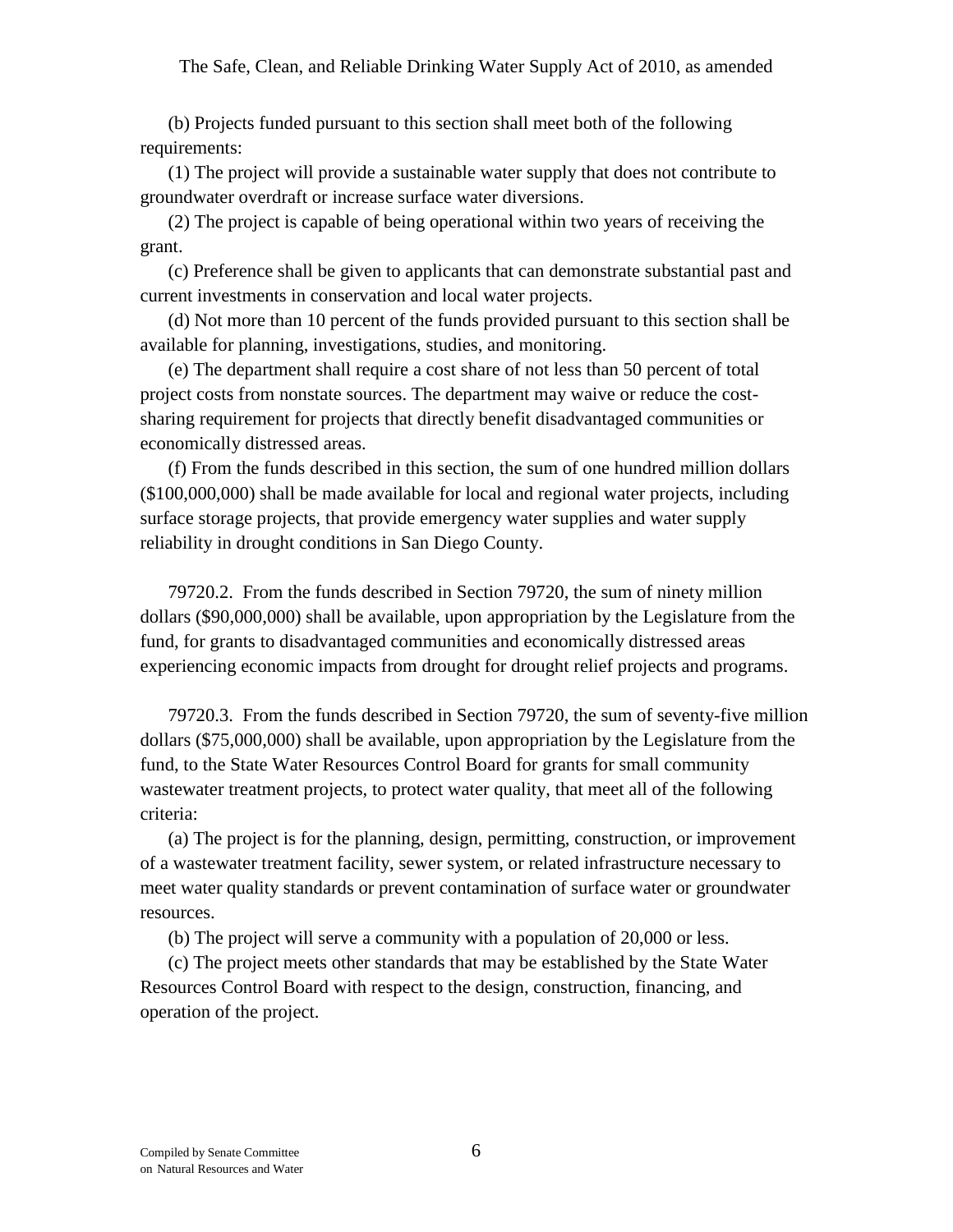79720.4. (a) From the funds described in Section 79720, eighty million dollars (\$80,000,000) shall be available for deposit into the Safe Drinking Water State Revolving Fund created pursuant to Section 116760.30 of the Health and Safety Code.

(b) From the funds described in this section, up to eight million dollars (\$8,000,000) shall be made available for grants for projects within the City of Maywood that design and implement water supply infrastructure upgrades that provide for safe drinking water.

79720.6. From the funds described in Section 79720, the sum of twenty million dollars (\$20,000,000) shall be available for water quality and public health projects on the New River.

## CHAPTER 6. WATER SUPPLY RELIABILITY

79721. The sum of one billion fifty million dollars (\$1,050,000,000) shall be available, upon appropriation by the Legislature, from the fund to the department for competitive grants and expenditures in accordance with Section 79722.

79722. (a) Except as provided in subdivision (f), the department shall award grants to eligible projects that implement an adopted integrated regional water management plan.

(b) An urban water supplier that does not prepare, adopt, and submit its urban water management plan in accordance with the Urban Water Management Planning Act (Part 2.6 (commencing with Section 10610) of Division 6) is ineligible to receive funds made available pursuant to Section 79721 until the urban water management plan is prepared and submitted in accordance with the requirements of that act.

(c) For the purposes of awarding a grant under this Chapter, the department shall require a local cost share of not less than 50 percent of the total costs of the project. The department may waive or reduce the cost-sharing requirement for projects that directly benefit a disadvantaged community or an economically distressed area.

(d) Eligible projects are those included in adopted integrated regional water management plans consistent with Part 2.2 (commencing with Section 10530) of Division 6, including, but not limited to, local and regional surface water storage projects.

(e) The funding provided in Section 79721 shall be allocated to each hydrologic region as identified in the California Water Plan in accordance with this subdivision. For the South Coast hydrologic region, the department shall establish three funding areas that reflect the watersheds of San Diego County (designated as the San Diego subregion), the Santa Ana River watershed and southern Orange County (designated as the Santa Ana subregion), and the Los Angeles and Ventura County watersheds (designated as the Los Angeles subregion), and shall allocate funds to those areas in accordance with this subdivision. The North and South Lahontan hydrologic regions shall be treated as one area for the purpose of allocating funds. For purposes of this subdivision, the Sacramento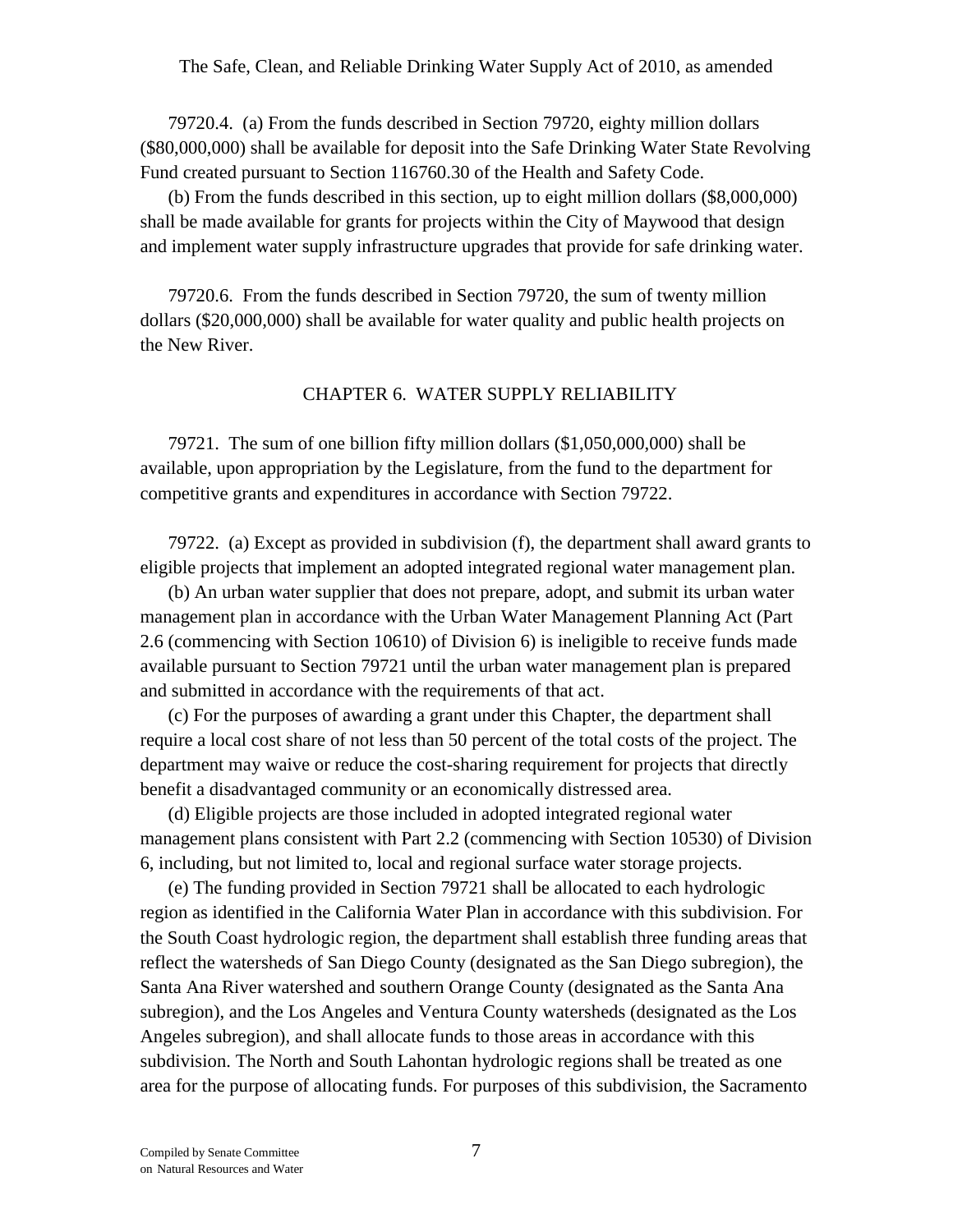River hydrologic region does not include the Delta. For purposes of this subdivision, the Mountain Counties Overlay is not eligible for funds from the Sacramento River hydrologic region or the San Joaquin River hydrologic region. The department may recognize multiple integrated regional water management plans in each of the areas allocated funding. Funds made available by this Chapter shall be allocated as follows:

(1) North Coast: \$45,000,000.

(2) San Francisco Bay: \$132,000,000.

(3) Central Coast: \$58,000,000.

(4) Los Angeles subregion: \$198,000,000.

(5) Santa Ana subregion: \$128,000,000.

(6) San Diego subregion: \$87,000,000.

(7) Sacramento River: \$76,000,000.

(8) San Joaquin River: \$64,000,000.

(9) Tulare/Kern: \$70,000,000.

(10) North/South Lahontan: \$51,000,000.

(11) Colorado River Basin: \$47,000,000.

(12) Mountain Counties Overlay: \$44,000,000.

(13) Interregional: \$50,000,000.

(f) Interregional funds may be expended directly or granted by the department to address multiregional needs or state priorities, including, but not limited to, any of the following:

(1) Investing in new water technology development and deployment.

(2) Meeting state water recycling and water conservation goals.

(3) Adapting to climate change impacts.

(4) Reducing contributions to climate change.

(5) Other projects to improve statewide water management systems.

(6) Other projects and activities designed to meet the needs of disadvantaged communities or economically distressed areas including technical and grant writing assistance.

(g) Ten million dollars of the interregional funds shall be available for a grant to the University of California, Sierra Nevada Research Institute of the University of California, for the development and deployment of measurement infrastructure and related information technology to identify and analyze water supply impacts of climate change on the Sierra Nevada snow pack and runoff.

79722.5. Of the funds provided in Section 79721, not less than 10 percent shall be allocated to disadvantaged communities.

79723. (a) The sum of three hundred fifty million dollars (\$350,000,000) shall be available, upon appropriation by the Legislature, from the fund to the department for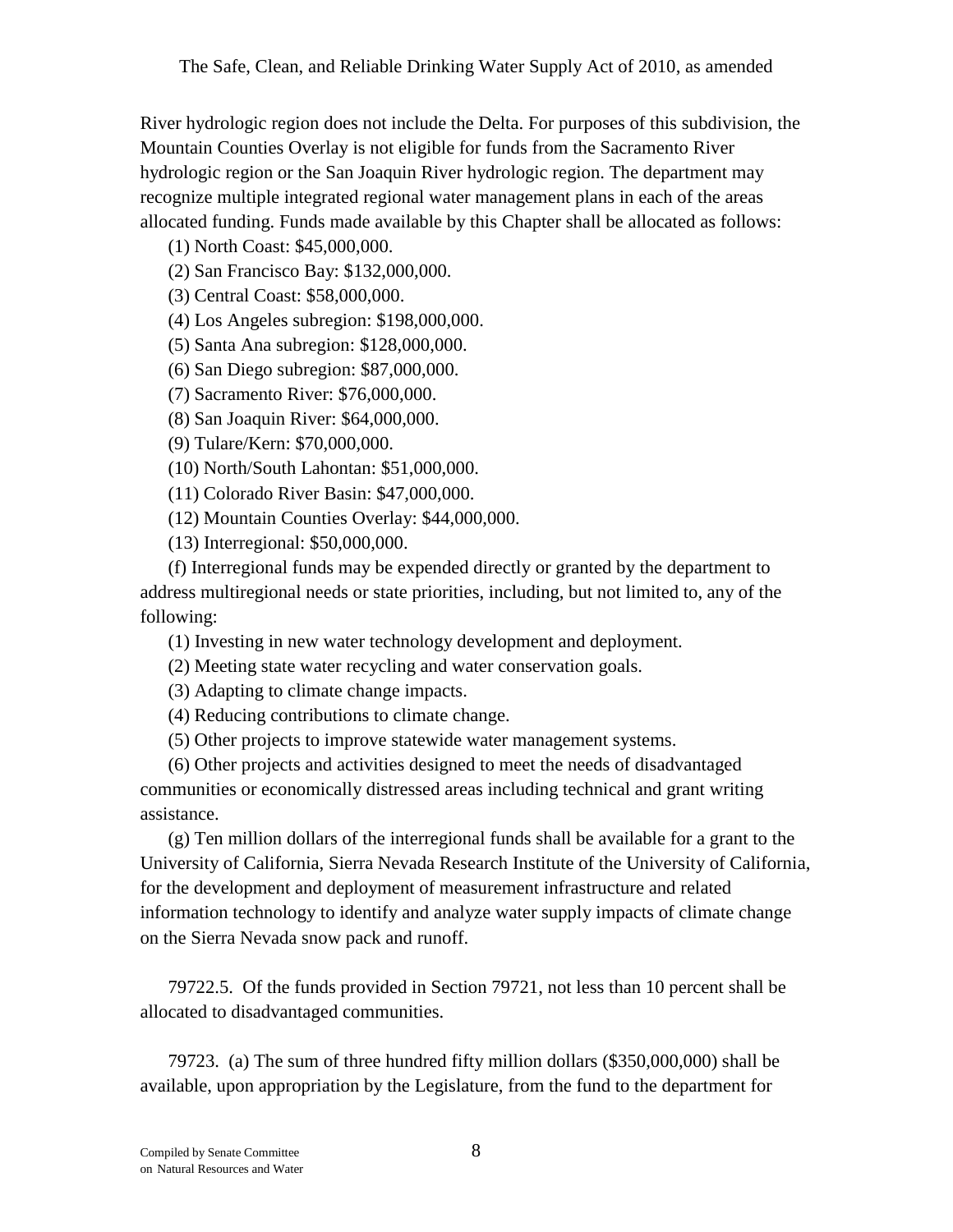grants and expenditures for the planning, design, and construction of local and regional conveyance projects that support regional and interregional connectivity and water management. Projects shall be consistent with an adopted integrated regional water management plan and shall provide one or more of the following benefits:

(1) Improvements in regional or interregional water supply and water supply reliability.

(2) Mitigation of conditions of groundwater overdraft, saline water intrusion, water quality degradation, or subsidence.

(3) Adaptation to the impacts of hydrologic changes.

(4) Improved water security from drought, natural disasters, or other events that could interrupt imported water supplies.

(5) Providing safe drinking water for disadvantaged communities and economically distressed areas.

(b) Not more than 10 percent of the funds provided by this section shall be available for planning, investigations, studies, and monitoring.

(c) The department shall require a cost share of not less than 50 percent of total project costs from nonstate sources. The department may waive or reduce the cost share requirement for projects that directly benefit disadvantaged communities or economically distressed areas.

#### CHAPTER 7. DELTA SUSTAINABILITY

79730. (a) The Bay-Delta Estuary is a unique and irreplaceable combination of environmental and economic resources. Current management and use of the Delta is not sustainable, and results in a high level of conflict among various interests. Future Delta sustainability is threatened by changing hydrology due to climate change, water diversions, flood risk, seismic events, nonnative species, toxics, and other environmental problems. Future management of the Delta must improve Delta ecosystem health and improve the means of Delta water conveyance in order to protect drinking water quality, improve water supply reliability, restore ecosystem health, and preserve agricultural and recreational values in the Delta, while providing to counties and watersheds of origin assurances that their priority to water resources will be protected and that programs or facilities implemented or constructed in the Delta will not result in redirection of unmitigated, significant adverse impacts to the counties and watershed of origin. Many sources of funding will be needed to implement improved Delta management.

(b) This Chapter provides state funding for public benefits associated with projects needed to assist in the Delta's sustainability as a vital resource for fish, wildlife, water quality, water supply, agriculture, and recreation.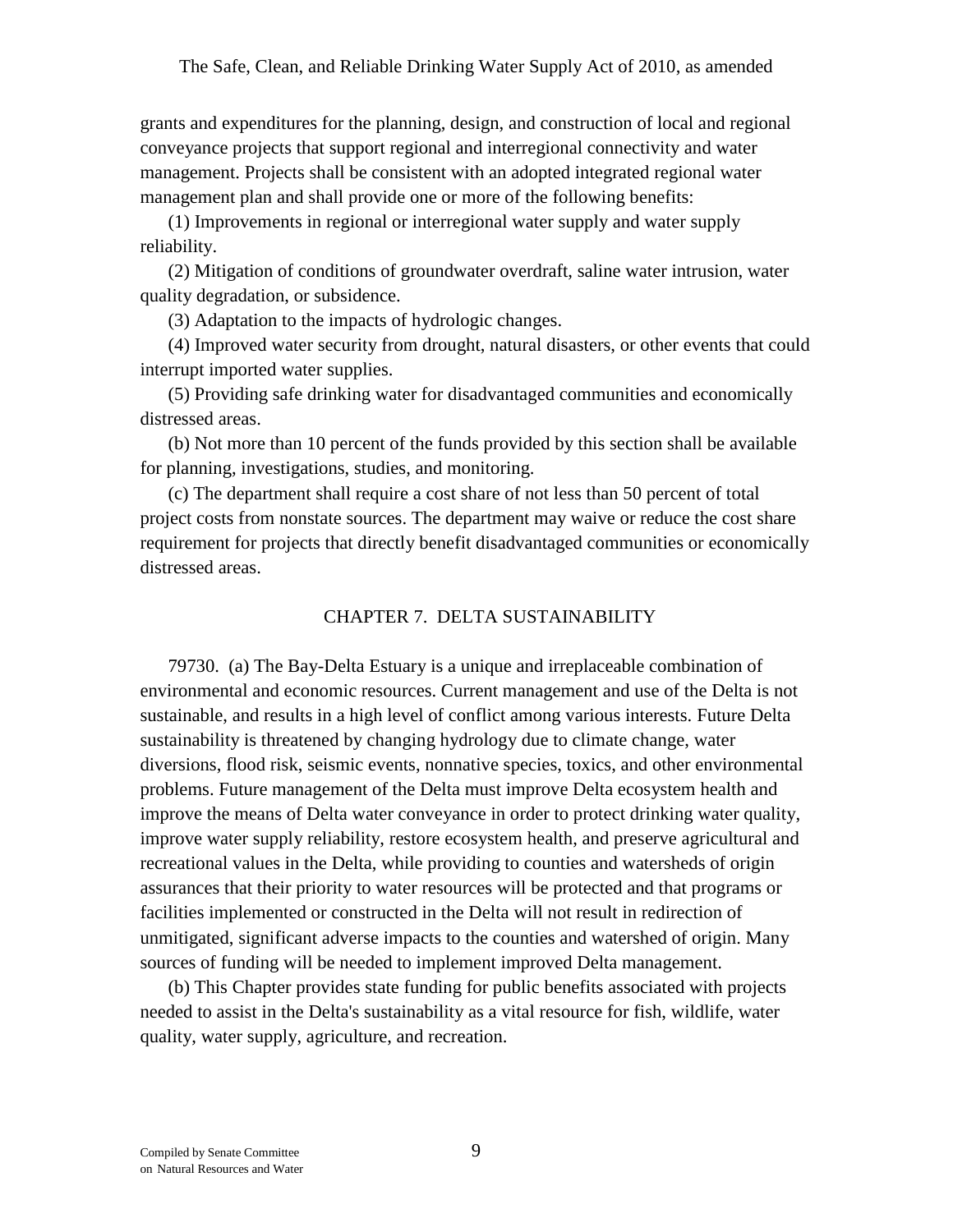79731. The sum of two billion two hundred fifty million dollars (\$2,250,000,000) shall be available, upon appropriation from the fund, for grants and direct expenditures, as follows:

(a) (1) Seven hundred fifty million dollars (\$750,000,000) for projects, including grants to Delta counties and cities within the Delta, that provide public benefits and support Delta sustainability options, including projects and supporting scientific studies and assessments that do any of the following:

(A) Ensure that urban and agricultural water supplies derived from the Delta, including water supplies used within the Delta, are not disrupted because of catastrophic failures of Delta levees resulting from earthquakes, floods, land sinking, rising ocean levels, or other forces.

(B) Assist in preserving economically viable and sustainable agriculture and other economic activities in the Delta.

(C) Improve the quality of drinking water derived from the Delta.

(D) Improve levee and flood control facilities and other vital infrastructure necessary to protect Delta communities affected by the implementation of this Chapter.

(E) Provide physical improvements or other actions to create waterflow and water quality conditions within the Delta to provide adequate habitat for native fish and wildlife.

(F) Facilitate other projects that provide public benefits and support Delta sustainability options approved by the Legislature, including costs associated with planning, monitoring, and design of alternatives, and project modifications and adaptations necessary to achieve the goals of this Chapter.

(G) Mitigate other impacts of water conveyance and ecosystem restoration.

(H) Provide or improve water quality facilities and other infrastructure.

(2) Of the funds provided in this subdivision, not less than fifty million dollars (\$50,000,000) shall be available for matching grants for improvements to wastewater treatment facilities upstream of the Delta to improve Delta water quality.

(3) Of the funds provided in this subdivision, up to two hundred fifty million dollars (\$250,000,000) may be expended in the Delta to provide assistance to local governments and the local agricultural economy due to loss of productive agricultural lands for habitat and ecosystem restoration within the Delta.

(b) One billion five hundred million dollars (\$1,500,000,000) for projects to protect and enhance the sustainability of the Delta ecosystem, including any of the following:

(1) Projects for the development and implementation of the Bay Delta Conservation Plan, consistent with Chapter 10 (commencing with Section 2800) of Division 3 of the Fish and Game Code. The projects shall be implemented through a cooperative effort among regulatory agencies, regulated and potentially regulated entities, and affected parties, including state and federal water contractors. These funds may be expended for the preparation of environmental documentation and environmental compliance.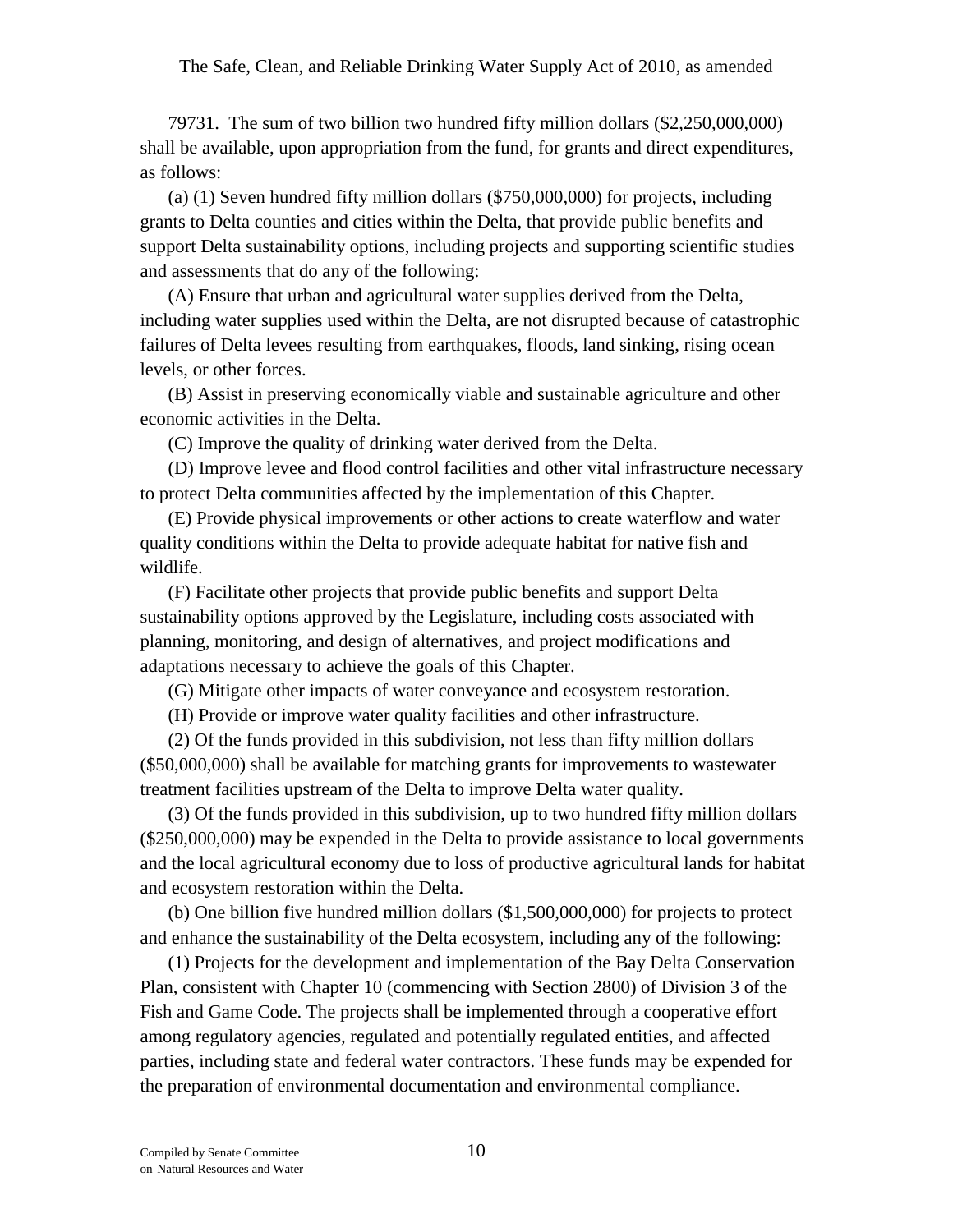(2) Other projects to protect and restore native fish and wildlife dependent on the Delta ecosystem, including the acquisition of water rights and the removal or reduction of undesirable invasive species.

(3) Projects to reduce greenhouse gas emissions from exposed Delta soils.

(4) Projects that reduce impacts of mercury contamination of the Delta and its watersheds, and remediation and elimination of continuing sources of mercury contamination.

(5) Scientific studies and assessments that support the projects authorized under this section.

(c) Funds provided by this Chapter shall be available for appropriation to, among other entities, the Sacramento-San Joaquin Delta Conservancy for implementation consistent with the Delta Plan.

79732. (a) A project that receives funding pursuant to subdivision (a) of Section 79731 shall only be eligible for funding pursuant to other provisions of this division to the extent that the combined state funding pursuant to this division does not exceed 50 percent of the total project costs.

(b) The department shall determine what constitutes a project for the purposes of subdivision (a).

# CHAPTER 8. STATEWIDE WATER SYSTEM OPERATIONAL IMPROVEMENT

79740. (a) Notwithstanding Section 162, the commission may make the determinations, findings, and recommendations required of it by this Chapter independent of the views of the director. All final actions by the commission in implementing this Chapter shall be taken by a majority of the members of the commission at a public meeting noticed and held pursuant to the Bagley-Keene Open Meeting Act (Article 9 (commencing with Section 11120) of Chapter 1 of Part 1 of Division 3 of Title 2 of the Government Code).

(b) Notwithstanding Section 13340 of the Government Code, the sum of three billion dollars (\$3,000,000,000) is hereby continuously appropriated from the fund, without regard to fiscal years, to the commission for public benefits associated with water storage projects that improve the operation of the state water system, are cost effective, and provide a net improvement in ecosystem and water quality conditions, in accordance with this Chapter. Funds authorized for, or made available to, the commission pursuant to this Chapter shall be available and expended only for the purposes provided in this Chapter, and shall not be subject to appropriation or transfer by the Legislature or the Governor for any other purpose.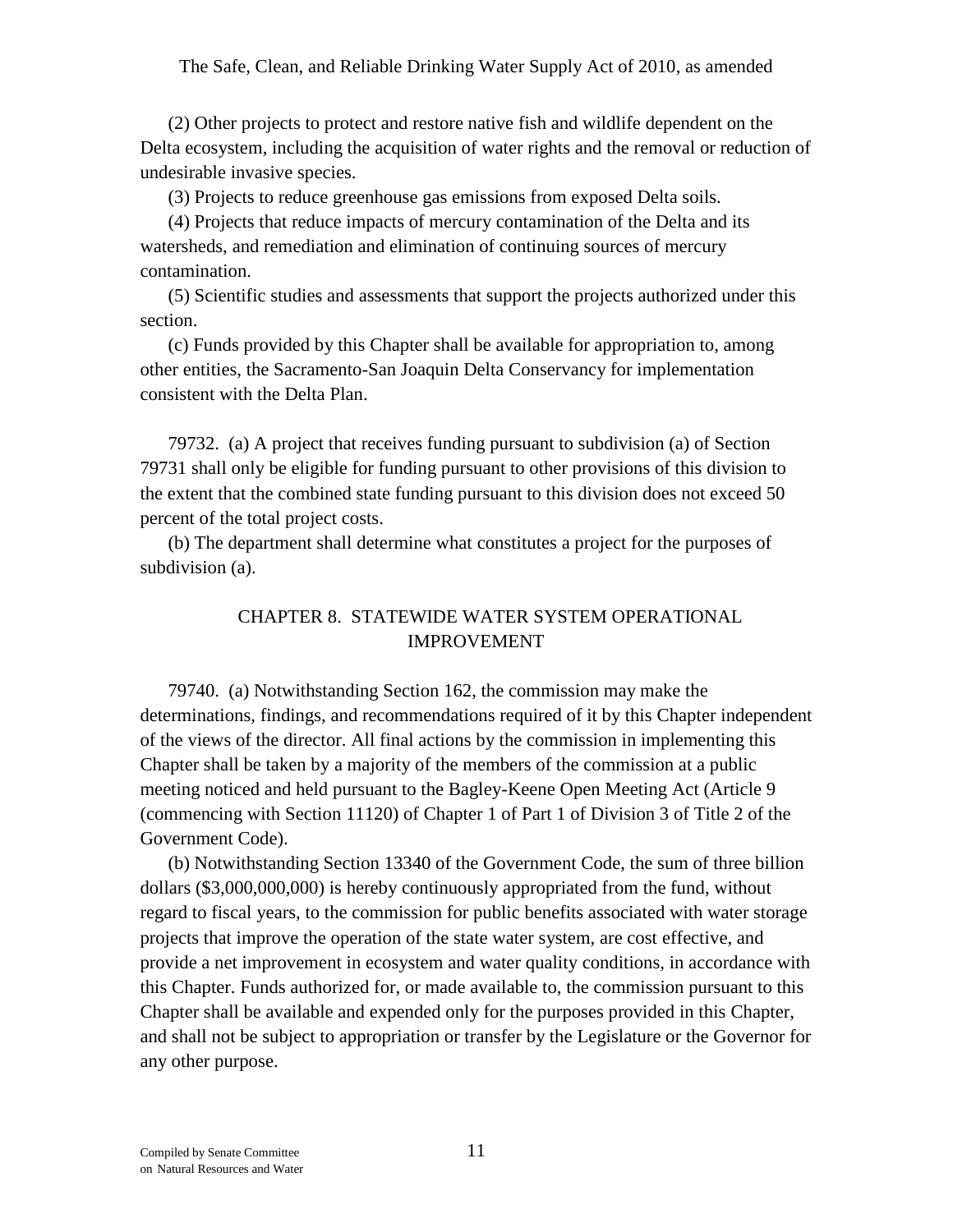(c) Projects shall be selected by the commission through a competitive public process that ranks potential projects based on the expected return for public investment as measured by the magnitude of the public benefits provided, pursuant to criteria established under this Chapter.

(d) Any project constructed with funds provided by this Chapter shall be subject to Section 11590.

79741. Projects for which the public benefits are eligible for funding under this Chapter consist of only the following:

(a) Surface storage projects identified in the CALFED Bay-Delta Program Record of Decision, dated August 28, 2000, except for projects prohibited by Chapter 1.4 (commencing with Section 5093.50) of Division 5 of the Public Resources Code.

(b) Groundwater storage projects and groundwater contamination prevention or remediation projects that provide water storage benefits.

(c) Conjunctive use and reservoir reoperation projects.

(d) Local and regional surface storage projects that improve the operation of water systems in the state and provide public benefits.

79742. A project shall not be funded pursuant to this Chapter unless it provides measurable improvements to the Delta ecosystem or to the tributaries to the Delta.

79743. (a) Funds allocated pursuant to this Chapter may be expended solely for the following public benefits associated with water storage projects:

(1) Ecosystem improvements, including changing the timing of water diversions, improvement in flow conditions, temperature, or other benefits that contribute to restoration of aquatic ecosystems and native fish and wildlife, including those ecosystems and fish and wildlife in the Delta.

(2) Water quality improvements in the Delta, or in other river systems, that provide significant public trust resources, or that clean up and restore groundwater resources.

(3) Flood control benefits, including, but not limited to, increases in flood reservation space in existing reservoirs by exchange for existing or increased water storage capacity in response to the effects of changing hydrology and decreasing snow pack on California's water and flood management system.

(4) Emergency response, including, but not limited to, securing emergency water supplies and flows for dilution and salinity repulsion following a natural disaster or act of terrorism.

(5) Recreational purposes, including, but not limited to, those recreational pursuits generally associated with the outdoors.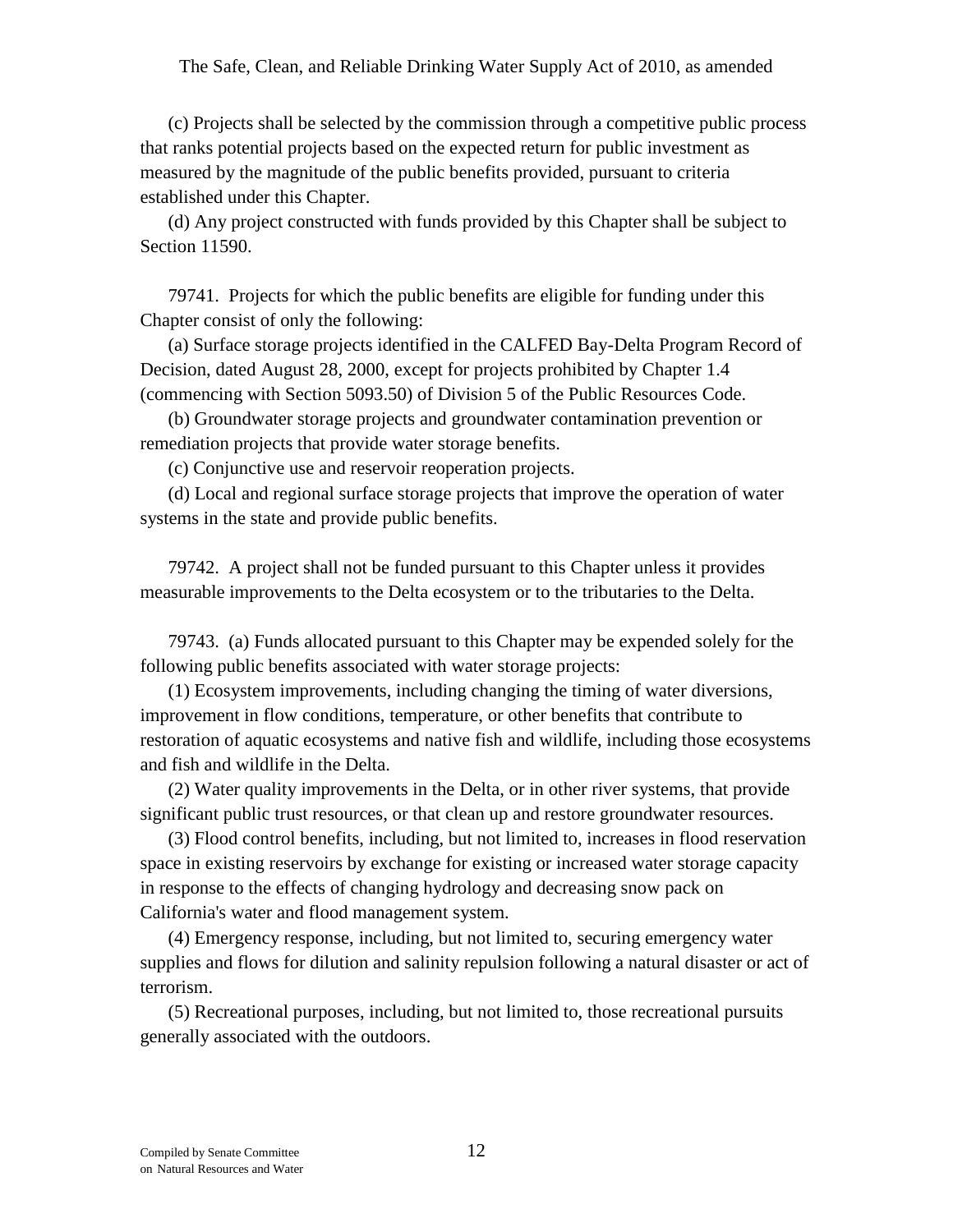(b) Funds shall not be expended pursuant to this Chapter for the costs of environmental mitigation measures or compliance obligations except for those associated with providing the public benefits as described in Section 79743.

79744. In consultation with the Department of Fish and Game, the State Water Resources Control Board, and the department, the commission shall develop and adopt, by regulation, methods for quantification and management of public benefits described in Section 79743 by December 15, 2012. The regulations shall include the priorities and relative environmental value of ecosystem benefits as provided by the Department of Fish and Game and the priorities and relative environmental value of water quality benefits as provided by the State Water Resources Control Board.

79745. (a) Except as provided in subdivision (c), no funds allocated pursuant to this Chapter may be allocated for a project before December 15, 2012, and until the commission approves the project based on the commission's determination that all of the following have occurred:

(1) The commission has adopted the regulations specified in Section 79744 and specifically quantified and made public the cost of the public benefits associated with the project.

(2) The department has entered into a contract with each party that will derive benefits, other than public benefits, as defined in Section 79743, from the project that ensures the party will pay its share of the total costs of the project. The benefits available to a party shall be consistent with that party's share of total project costs.

(3) The department has entered into a contract with each public agency identified in Section 79744 that administers the public benefits, after that agency makes a finding that the public benefits of the project for which that agency is responsible meet all the requirements of this Chapter, to ensure that the public contribution of funds pursuant to this Chapter achieves the public benefits identified for the project.

(4) The commission has held a public hearing for the purposes of providing an opportunity for the public to review and comment on the information required to be prepared pursuant to this subdivision.

(5) All of the following additional conditions are met:

(A) Feasibility studies have been completed.

(B) The commission has found and determined that the project is feasible, is consistent with all applicable laws and regulations, and will advance the long-term objectives of restoring ecological health and improving water management for beneficial uses of the Delta.

(C) All environmental documentation associated with the project has been completed, and all other federal, state, and local approvals, certifications, and agreements required to be completed have been obtained.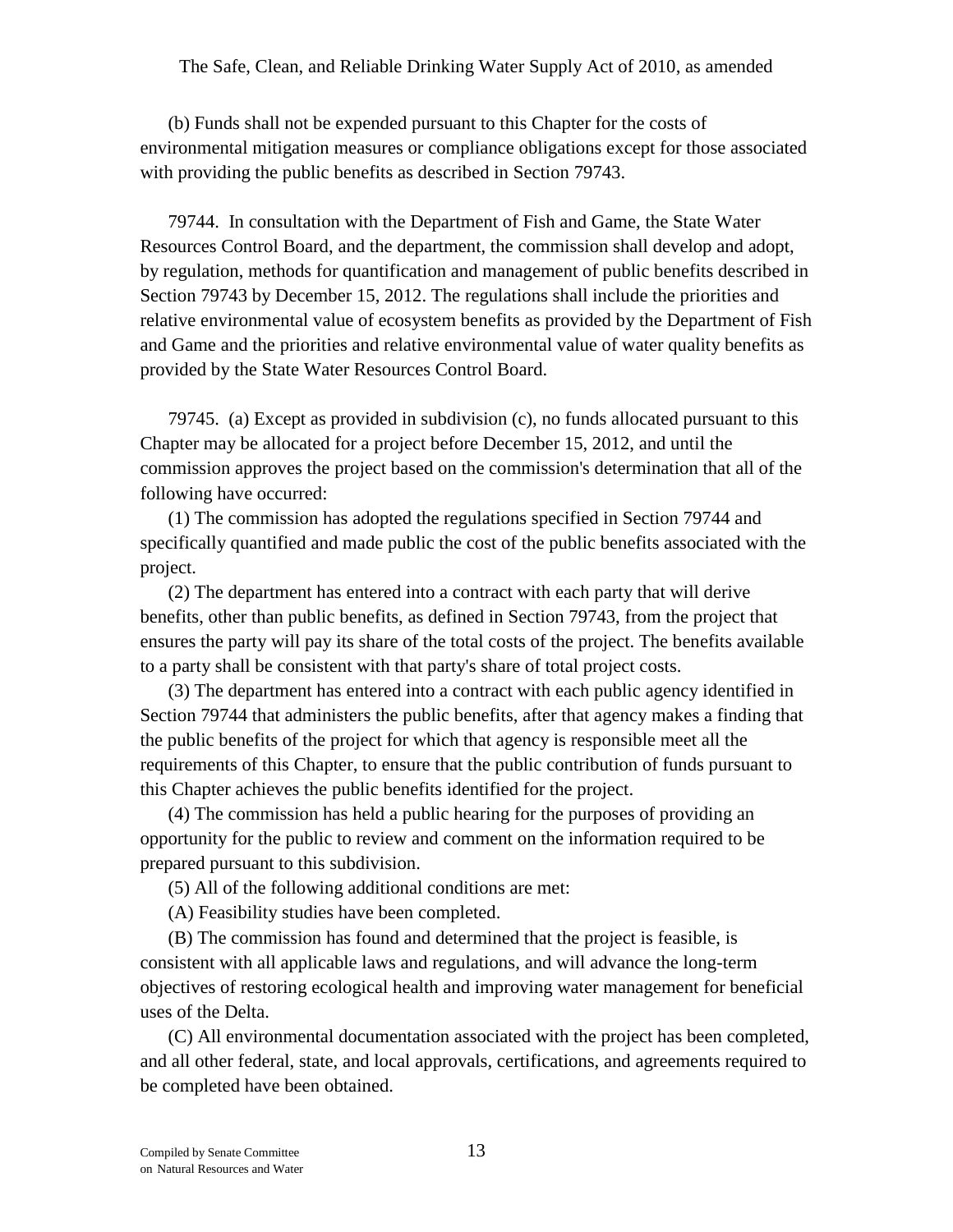(b) The commission shall submit to the Legislature its findings for each of the criteria identified in subdivision (a) for a project funded pursuant to this Chapter.

(c) Notwithstanding subdivision (a), funds may be made available under this Chapter for the completion of environmental documentation and permitting of a project.

79746. (a) The public benefit cost share of a project funded pursuant to this Chapter, other than a project described in subdivision (c) of Section 79741, may not exceed 50 percent of the total costs of any project funded under this Chapter.

(b) No project may be funded unless it provides ecosystem improvements as described in paragraph (1) of subdivision (a) of Section 79743 that are at least 50 percent of total public benefits of the project funded under this Chapter.

79747. (a) A project is not eligible for funding under this Chapter unless, by January 1, 2018, all of the following conditions are met:

(1) All feasibility studies are complete and draft environmental documentation is available for public review.

(2) The commission makes a finding that the project is feasible, and will advance the long-term objectives of restoring ecological health and improving water management for beneficial uses of the Delta.

(3) The director receives commitments for not less than 75 percent of the nonpublic benefit cost share of the project.

(b) If compliance with subdivision (a) is delayed by litigation or failure to promulgate regulations, the date in subdivision (a) shall be extended by the commission for a time period that is equal to the time period of the delay, and funding under this Chapter that has been dedicated to the project shall be encumbered until the time at which the litigation is completed or the regulations have been promulgated.

79748. Surface storage projects funded pursuant to this Chapter and described in subdivision (a) of Section 79741 may be made a unit of the Central Valley Project as provided in Section 11290 and may be financed, acquired, constructed, operated, and maintained pursuant to Part 3 (commencing with Section 11100) of Division 6.

79749. (a) The funds allocated for the design, acquisition, and construction of surface storage projects identified in the CALFED Bay-Delta Record of Decision, dated August 28, 2000, pursuant to this Chapter may be provided for those purposes to local joint powers authorities formed by irrigation districts and other local water districts and local governments within the applicable hydrologic region to design, acquire, and construct those projects.

(b) The joint powers authorities described in subdivision (a) may include in their membership governmental *...* partners that are not located within their respective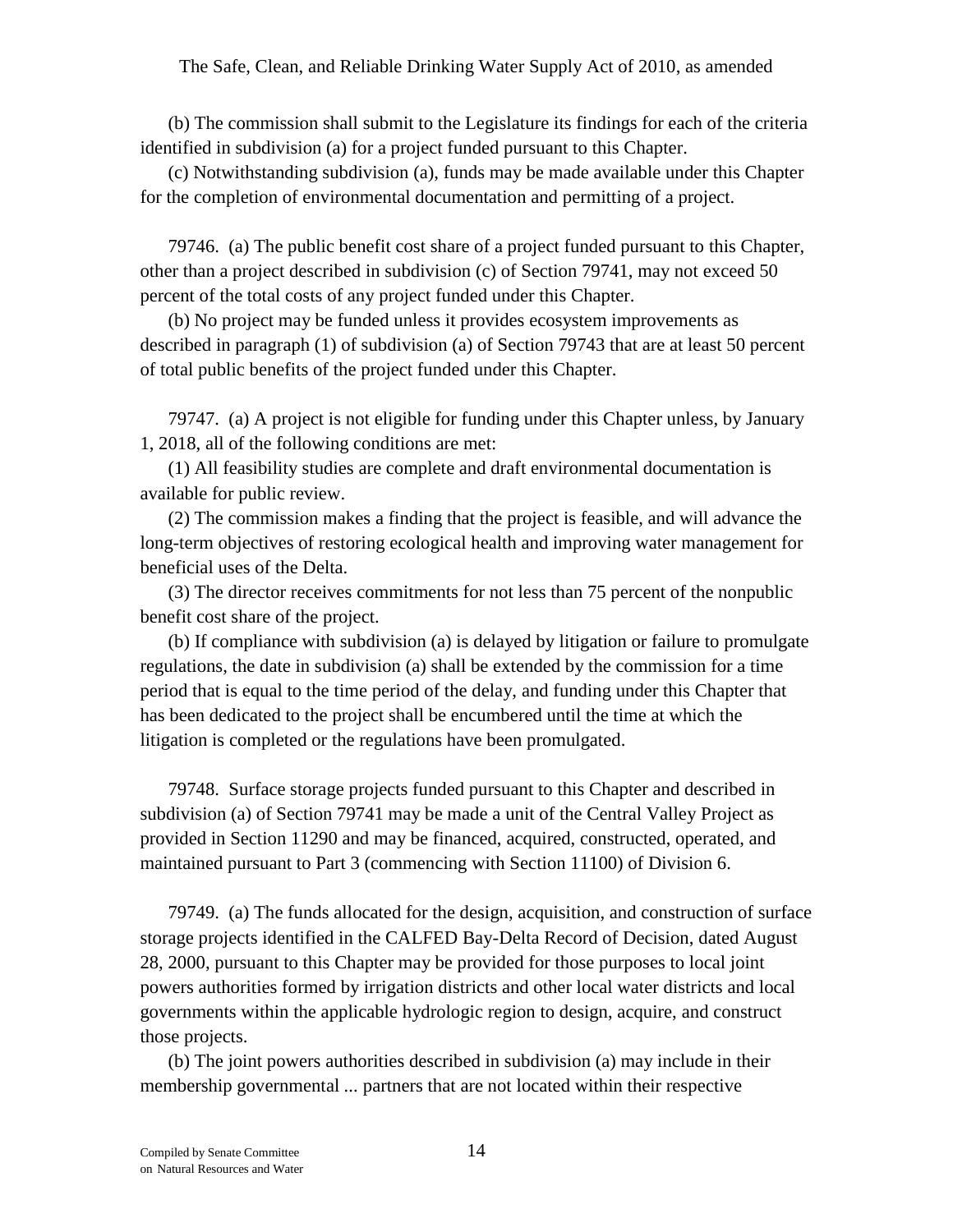hydrologic regions in financing the surface storage projects, including, as appropriate, cost share participation or equity participation. *Notwithstanding Section 6525 of the Government Code, the joint powers authorities described in subdivision (a) shall not include in their membership any for-profit corporation, or any mutual water company whose shareholders and members include a for-profit corporation or any other private entity.* The department shall be an ex-officio member of each joint powers authority subject to this section, but the department shall not control the governance, management, or operation of the surface water storage projects.

(c) A joint powers authority subject to this section shall own, govern, manage, and operate a surface water storage project, subject to the requirement that the ownership, governance, management, and operation of the surface water storage project shall advance the purposes set forth in this Chapter.

*(Amended by Section 5 of Chapter 126 of the Statutes of 2010)*

79749.5. (a) In approving the Safe, Clean, and Reliable Drinking Water Supply Act of *2012*, the people were informed and hereby declare that the provisions of this Chapter are necessary, integral, and essential to meeting the single object or work of the Safe, Clean, and Reliable Drinking Water Supply Act of *2012*. As such, any amendment of the provisions of this Chapter by the Legislature without voter approval would frustrate the scheme and design that induced voter approval of this act. The people therefore find and declare that any amendment of the provisions of this Chapter by the Legislature shall require a vote of two-thirds of the membership in each house of the Legislature and voter approval.

(b) This section shall not govern or be used as authority for determining whether the amendment of any other provision of this act not contained in this Chapter would constitute a substantial change in the scheme and design of this act requiring voter approval.

*(Amended by Section 5 of Chapter 126 of the Statutes of 2010)*

# CHAPTER 9. CONSERVATION AND WATERSHED PROTECTION

79750. The sum of one billion seven hundred eighty-five million dollars (\$1,785,000,000) shall be available, upon appropriation by the Legislature from the fund, in accordance with this Chapter, for expenditures and grants for ecosystem and watershed protection and restoration projects, including, but not limited to, all of the following watersheds:

(a) The San Joaquin River watershed.

- (b) The Kern River and Tulare Basin watersheds.
- (c) The Salton Sea and Colorado River watersheds.
- (d) The Los Angeles River watershed.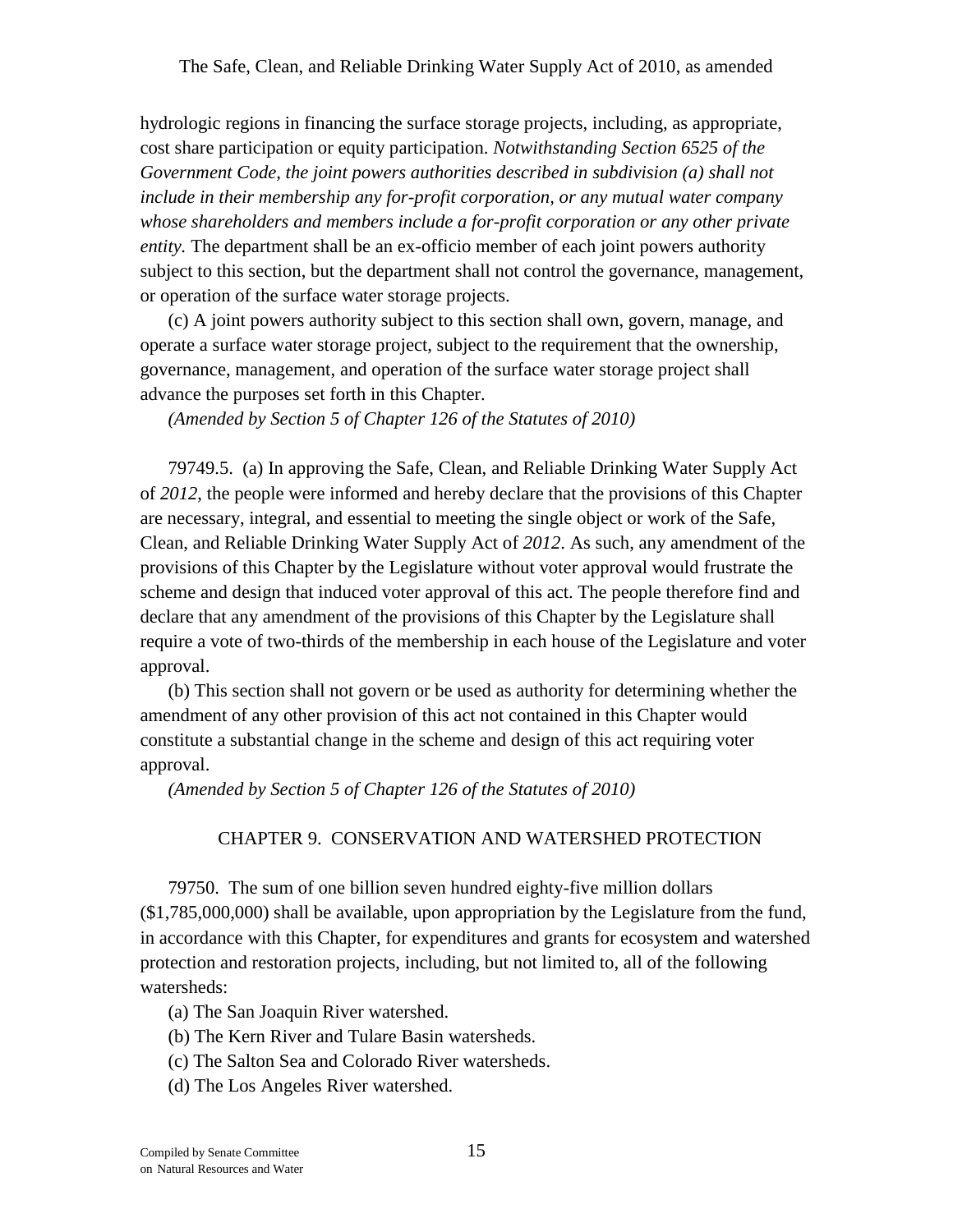(e) The San Gabriel River watershed.

(f) The Santa Ana River watershed.

(g) The Klamath River watershed, including the Trinity, Scott, and Shasta Rivers and watersheds.

(h) The North Coast watersheds.

(i) The San Francisco Bay watersheds.

(j) The Central Coast watersheds.

(k) The South Coast watersheds.

(l) The Lake Tahoe Basin watershed.

(m) The Sacramento River watershed, including the Yolo Bypass.

(n) The San Diego County coastal watersheds.

(o) The Ventura River watershed.

(p) The Sierra Nevada Mountain watersheds.

(q) The Mojave River watershed.

(r) The Owens River watershed.

(s) The Santa Monica Bay watershed.

(t) The watersheds of Marin County.

(u) The watersheds of Orange County.

79751. Funds provided under this Chapter may be appropriated to the Natural Resources Agency, the Department of Fish and Game, the Wildlife Conservation Board, the California Conservation Corps, the Department of Conservation, the Department of Parks and Recreation, the Department of Forestry and Fire Protection, or to state conservancies for expenditures and grants consistent with this Chapter and other applicable laws.

79752. (a) Funds provided for the Sacramento River and San Joaquin River watersheds under Section 79750 shall be available for projects consistent with the ecosystem restoration program element of the California Bay-Delta Program, or its successor, or the San Joaquin River Parkway Master Plan.

(b) Funds provided for Salton Sea watershed projects under Section 79750 shall be appropriated to the Natural Resources Agency and hall be available for Salton Sea restoration activities identified for "Period I" in the Natural Resources Agency report entitled "Salton Sea Ecosystem Restoration Program Preferred Alternative Report and Funding Plan," dated May 2007.

(c) Funds provided for the Lake Tahoe Basin watershed under Section 79750 shall be available for projects consistent with the Lake Tahoe Environmental Improvement Program.

(d) Funds provided for the Los Angeles River and San Gabriel River watersheds under Section 79750 shall be available pursuant to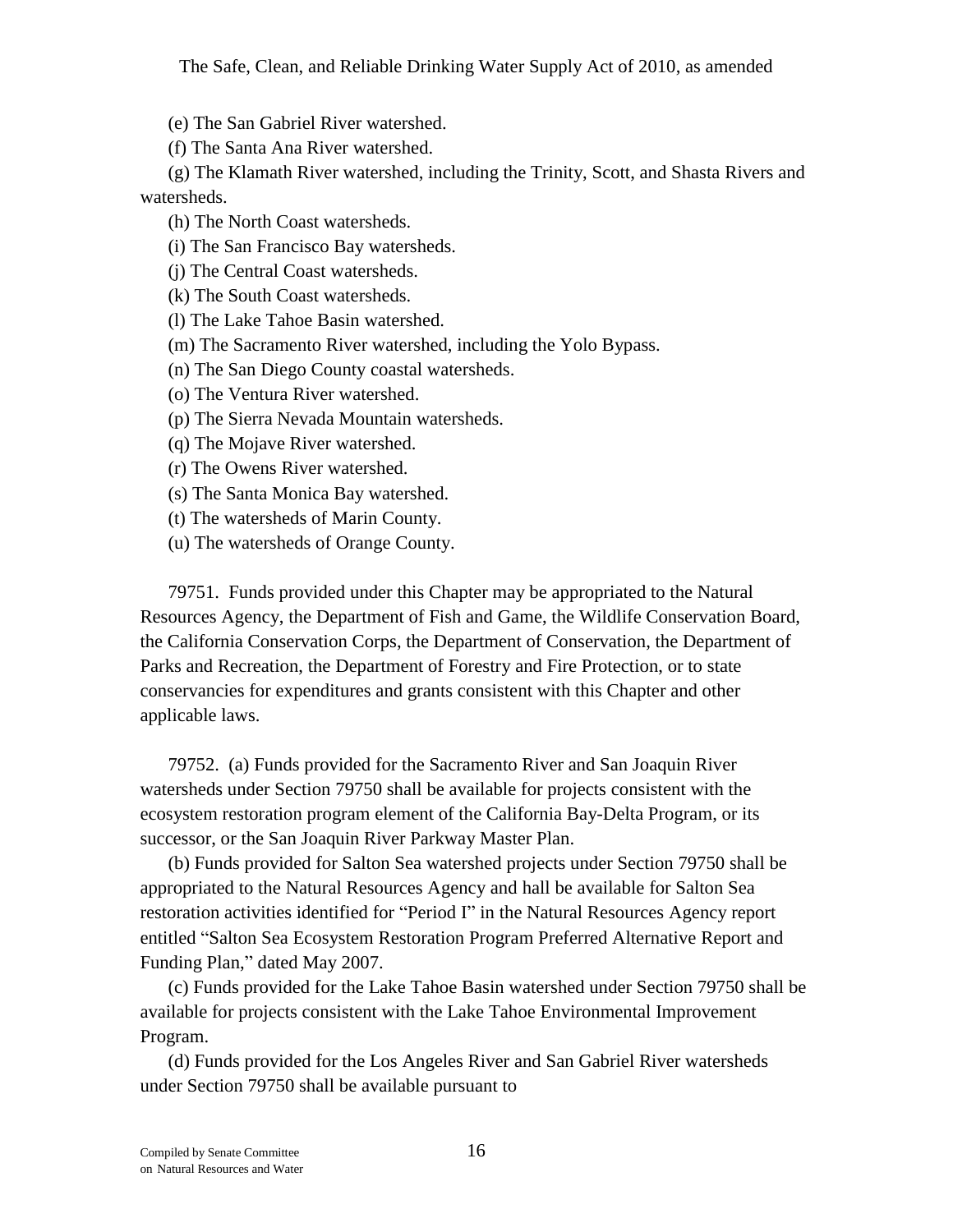Section 79508, and for projects identified in the Los Angeles River Revitalization Master Plan.

79754. For restoration and ecosystem protection projects under this Chapter, the services of the California Conservation Corps or community conservation corps shall be used whenever feasible.

79755. (a) Of the funds provided in Section 79750, not less than two hundred fifty million dollars (\$250,000,000) shall be available to the State Coastal Conservancy for projects within coastal counties and coastal watersheds. Of this amount, not less than forty million dollars (\$40,000,000) shall be available for grants in San Diego County, including not less than twenty million dollars (\$20,000,000) in grants to the San Diego River Conservancy, not less than forty million dollars (\$40,000,000) shall be available for the Santa Ana River Parkway, and not less than twenty million dollars (\$20,000,000) shall be available for grants for protection and restoration of the Bolsa Chica wetlands and adjacent uplands and for associated visitor and interpretive natural history or archeological facilities.

(b) Of the funds provided in Section 79750, not less than one hundred million dollars (\$100,000,000) shall be available to the Wildlife Conservation Board for direct expenditures or grants for the acquisition of water rights from willing sellers and the conveyance of water for the benefit of migratory birds on wildlife refuges and wildlife habitat areas subject to Section 3406(d) of the federal Central Valley Project Improvement Act (Public Law 102-575), if the acquisition of water rights by the Wildlife Conservation Board is consistent with that federal act. All costs associated with the acquisition of water rights by the Wildlife Conservation Board for the purposes set forth under this section shall be paid out of the funds designated for the Wildlife Conservation Board.

(c) Of the funds provided in Section 79750, not less than two hundred fifteen million dollars (\$215,000,000) shall be available to the Wildlife Conservation Board for direct expenditures or grants for the protection or restoration of watershed lands or rivers and streams that support species listed as threatened or endangered under state or federal law, consistent with the requirements of programs identified in Division 2 (commencing with Section 700) of the Fish and Game Code, and requirements to implement or develop a natural community conservation plan pursuant to Chapter 10 (commencing with Section 2800) of Division 3 of the Fish and Game Code. Of the funds provided in this section, the sum of twenty-five million dollars (\$25,000,000) shall be available to the San Joaquin River Conservancy for river parkway projects. Of the funds provided in this subdivision, not less than twenty million dollars (\$20,000,000) shall be available for watershed protection projects that reduce the fragmentation of habitats by promoting the linkage of existing public lands in Ventura County. In order to ensure programmatic consistency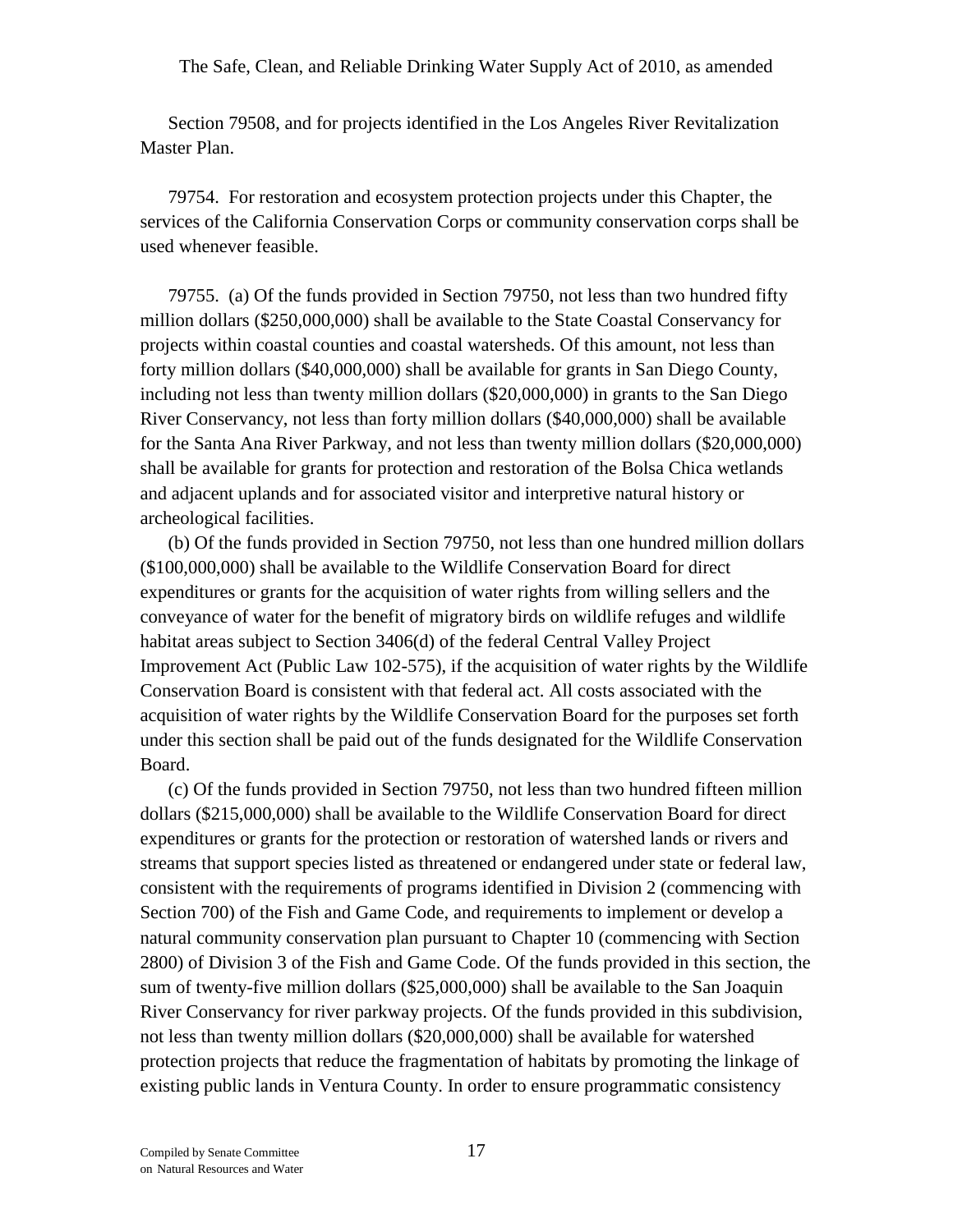with ongoing state conservancy programs, any project financed pursuant to this paragraph within the jurisdiction of any conservancy, shall be upon application of, and by grant to, that respective conservancy. The conservancy may apply on behalf of a local agency, and in that case, the board may make the grant award directly to that local agency.

(d) Of the funds provided in Section 79750, seventy-five million dollars (\$75,000,000) shall be available to the San Gabriel and Lower Los Angeles Rivers and Mountains Conservancy for the purposes described in subdivision (d) of Section 79752.

(e) Of the funds provided in Section 79750, seventy-five million dollars (\$75,000,000) shall be available to the Santa Monica Mountains Conservancy for implementation of watershed protection activities throughout the watershed of the upper Los Angeles River.

(f) Of the funds provided in Section 79750, twenty million dollars (\$20,000,000) shall be available to the Baldwin Hills Conservancy.

(g) Of the funds provided in Section 79750, twenty-five million dollars (\$25,000,000) shall be available for Santa Monica Bay watershed projects pursuant to Division 23 (commencing with Section 33000) of the Public Resources Code.

(h) Of the funds provided in Section 79750, fifty million dollars (\$50,000,000) shall be available to the State Coastal Conservancy for coastal salmonid restoration projects.

(i) Of the funds provided in Section 79750, one hundred million dollars (\$100,000,000) shall be available to the Lake Tahoe Conservancy for the Lake Tahoe Environmental Improvement Program as described in subdivision (c) of Section 79752.

(j) Of the funds provided in Section 79750, twenty million dollars (\$20,000,000) shall be available to the Department of Conservation for the California Farmland Conservancy Program Act (Division 10.2 (commencing with Section 10200) of the Public Resources Code). Up to five million dollars (\$5,000,000) may be used for the Department of Conservation Watershed Coordinator Grant Program.

(k) Of the funds provided in Section 79750, fifty million dollars (\$50,000,000) shall be available to the secretary for projects in accordance with the California River Parkways Act of 2004 (Chapter 3.8 (commencing with Section 5750) of Division 5 of the Public Resources Code). Up to twenty million dollars (\$20,000,000) may be transferred to the department for the Urban Streams Restoration Program pursuant to Section 7048 of the Water Code.

(l) Of the funds provided in Section 79750, not less than seventy-five million dollars (\$75,000,000) shall be available to the Sierra Nevada Conservancy for grants, loans, direct expenditures, and other purposes and projects consistent with the mission and laws governing the conservancy, including, but not limited to, physical projects, projects for the provision of public access, educational and interpretive activities, projects to improve community sustainability and institutional infrastructure, planning, including collaborative public processes, monitoring, and research activities.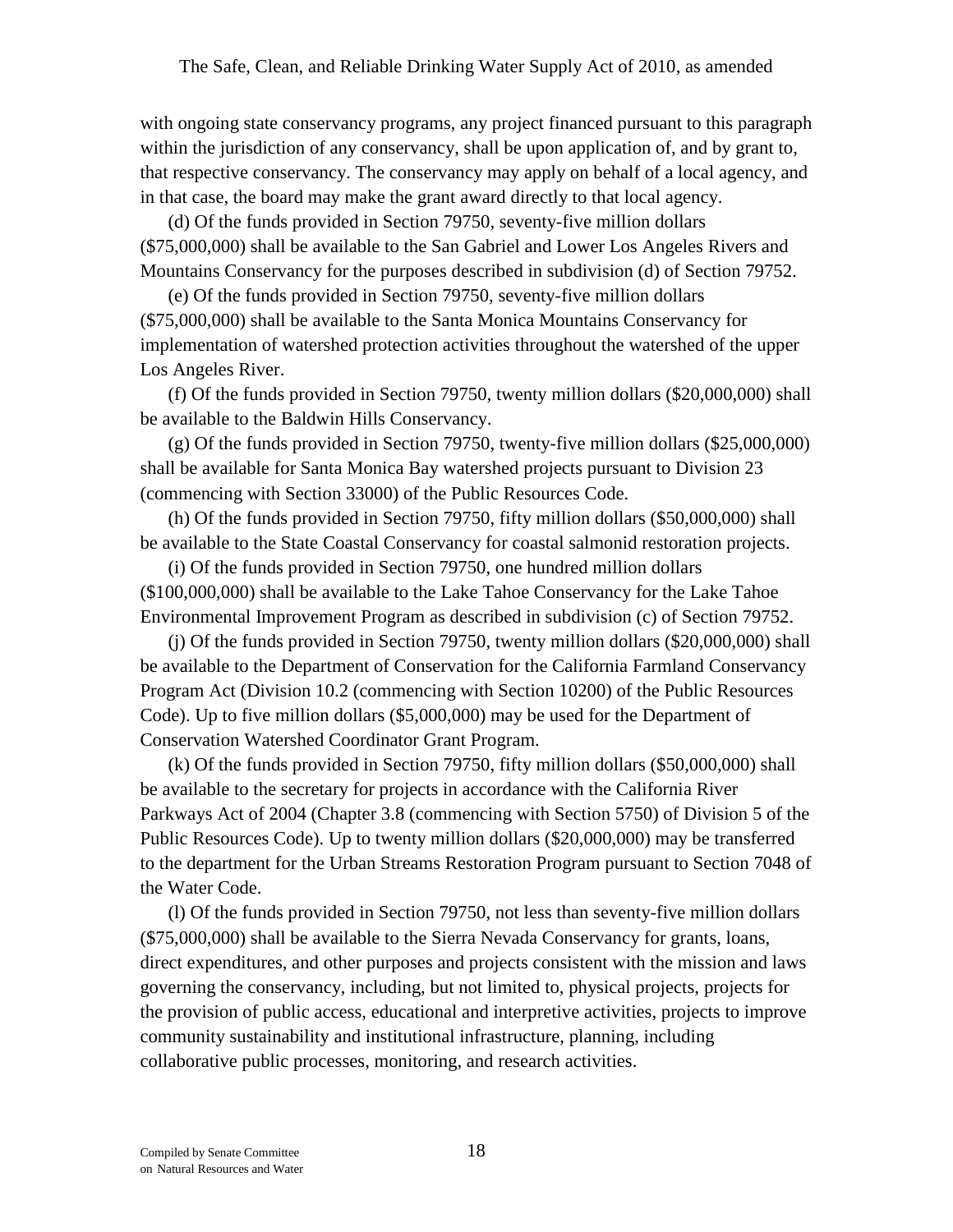(m) Of the funds provided in Section 79750, one hundred million dollars (\$100,000,000) shall be available for Salton Sea restoration pursuant to subdivision (b) of Section 79752.

(n) Of the funds provided in Section 79750, ten million dollars (\$10,000,000) shall be available to the Natural Resources Agency for planning for natural resources and watershed protections to address climate change impacts and adaptation.

(o) Of the funds provided in Section 79750, thirty million dollars (\$30,000,000) shall be available to the Department of Parks and Recreation for grants for watershed education facilities. Of this amount, twenty million dollars (\$20,000,000) shall be available for capital improvements to watershed education centers that serve an urban area with a population of over one million.

(p) Of the funds provided in Section 79750, ten million dollars (\$10,000,000) shall be deposited in the California Waterfowl Habitat Preservation Account for the purposes of implementing the California Waterfowl Habitat Program described in Article 7 (commencing with Section 3460) of Chapter 2 of Part 1 of Division 4 of the Fish and Game Code, the California Landowner Incentive Program, and the Permanent Wetland Easement Program.

79756. (a) One hundred million dollars (\$100,000,000) of the funds provided pursuant to Section 79750 shall be allocated to the Department of Forestry and Fire Protection for direct expenditures or grants for fuel treatment and forest restoration projects to protect watersheds tributary to dams or reservoirs from the adverse impacts of fire and erosion, to promote forest health in those watersheds, to protect life and property, to provide for climate change adaptation, and reduce total wildfire costs and losses. Funds shall be available in accordance with the following requirements:

(1) Sixty-seven million dollars (\$67,000,000) shall be available to the Department of Forestry and Fire Protection to provide technical assistance for project development and implementation and to fund grants to public agencies and nonprofit organizations for the purpose of fuel treatment projects that will reduce wildfire risks, protect watersheds tributary to water storage facilities, and promote watershed health.

(2) Twenty-five million dollars (\$25,000,000) shall be available to the Department of Forestry and Fire Protection to provide technical assistance for project development and implementation, and for grants and loans for fuel treatment and reforestation projects to eligible landowners as defined in subdivision (b) of Section 4793 of the Public Resources Code and consistent with the provisions of the California Forest Improvement Act of 1978.

(3) The sum of eight million dollars (\$8,000,000) shall be available to do all of the following:

(A) Reimburse incremental costs to the Department of Forestry and Fire Protection resulting from implementation of fuel reduction projects consistent with the provisions of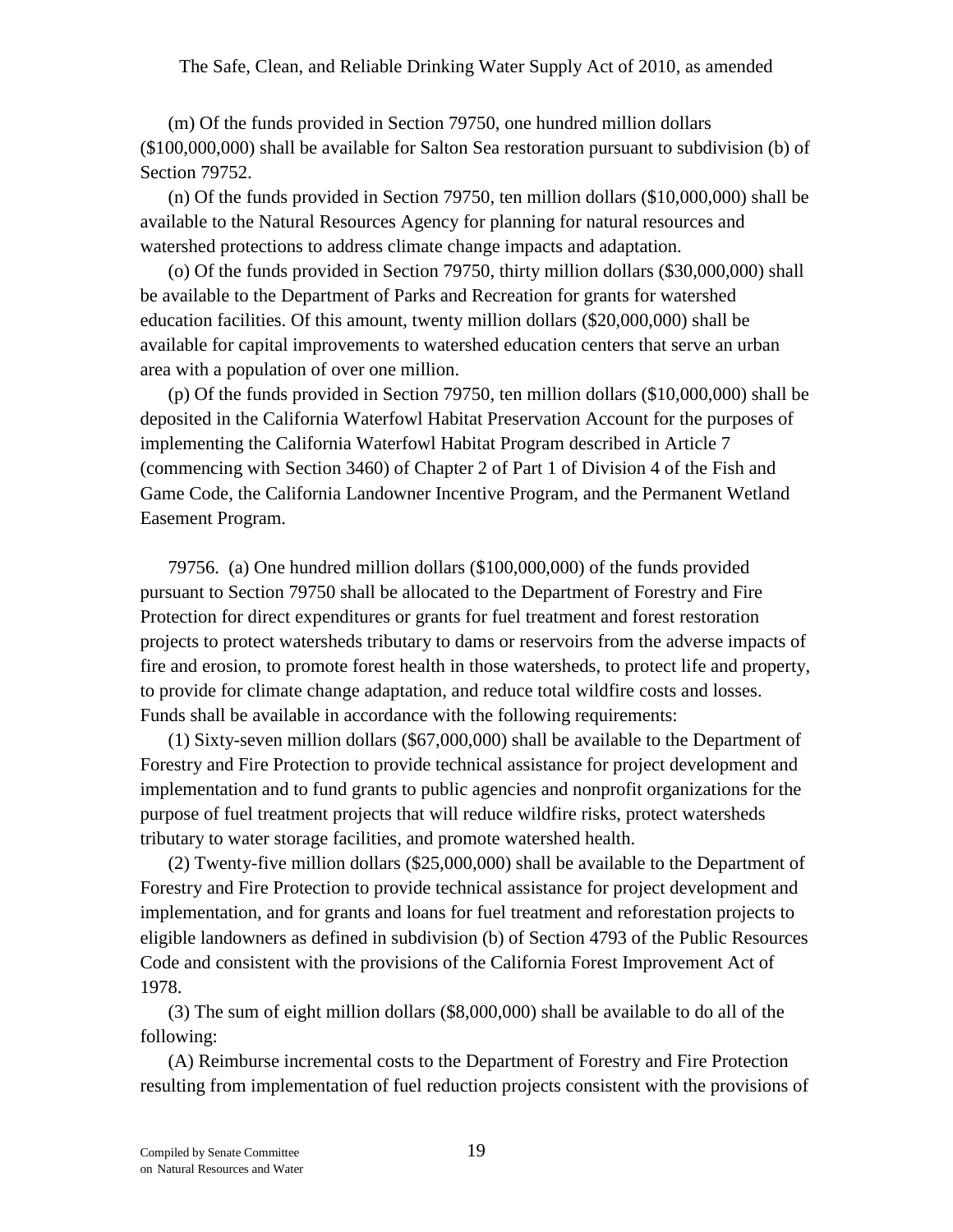the Vegetation Management Program established under Article 2 (commencing with Section 4475) of Chapter 7 of Part 2 of Division 4 of the Public Resources Code.

These projects shall include three or more pilot projects to utilize the fuels removed for energy production or other wood product uses.

(B) Reimburse costs of conservation camp crews used to conduct fuel reduction activities, and costs to the Department of Forestry and Fire Protection for conducting prefire management projects consistent with the 1996 California Fire Plan or its successor plan.

(b) Funding criteria and projects shall demonstrate the linkage between the project and the protection of watershed health, protection of watershed storage capacity, maintenance or enhancement of forest health, protection of life and property, and greenhouse gas reduction.

79757. Of the funds provided in Section 79750, not more than two hundred fifty million dollars (\$250,000,000) shall be available for dam removal and related measures in the Klamath River watershed if the secretary finds that all of the following conditions have been met:

(a) The State of California, the State of Oregon, the United States, and PacifiCorp have executed a dam removal agreement.

(b) The State of California, the State of Oregon, and the United States have made the determinations required under the agreement to effect dam removal.

(c) Ratepayer funds required by the agreement have been authorized and will be timely provided.

(d) All other conditions required in the agreement have been met.

79758. Of the funds provided in Section 79750, not less than twenty million dollars (\$20,000,000) shall be allocated to Siskiyou County for the purpose of economic development as defined in Section 13997.2 of the Government Code.

79759. Of the funds provided in Section 79750, the sum of fifty million dollars (\$50,000,000) shall be available, upon appropriation by the Legislature from the fund, to the California State University for the purposes of funding agricultural water supply, water use, efficiency, water quality, and related research and education efforts in accordance with the California State University Water Resources and Policy Initiatives.

79759.5. Of the funds provided in Section 79750, the sum of fifty million dollars (\$50,000,000) shall be available to the State Coastal Conservancy for projects that meet the requirements of the California Ocean Protection Act (Division 26.5 (commencing with Section 35500) of the Public Resources Code).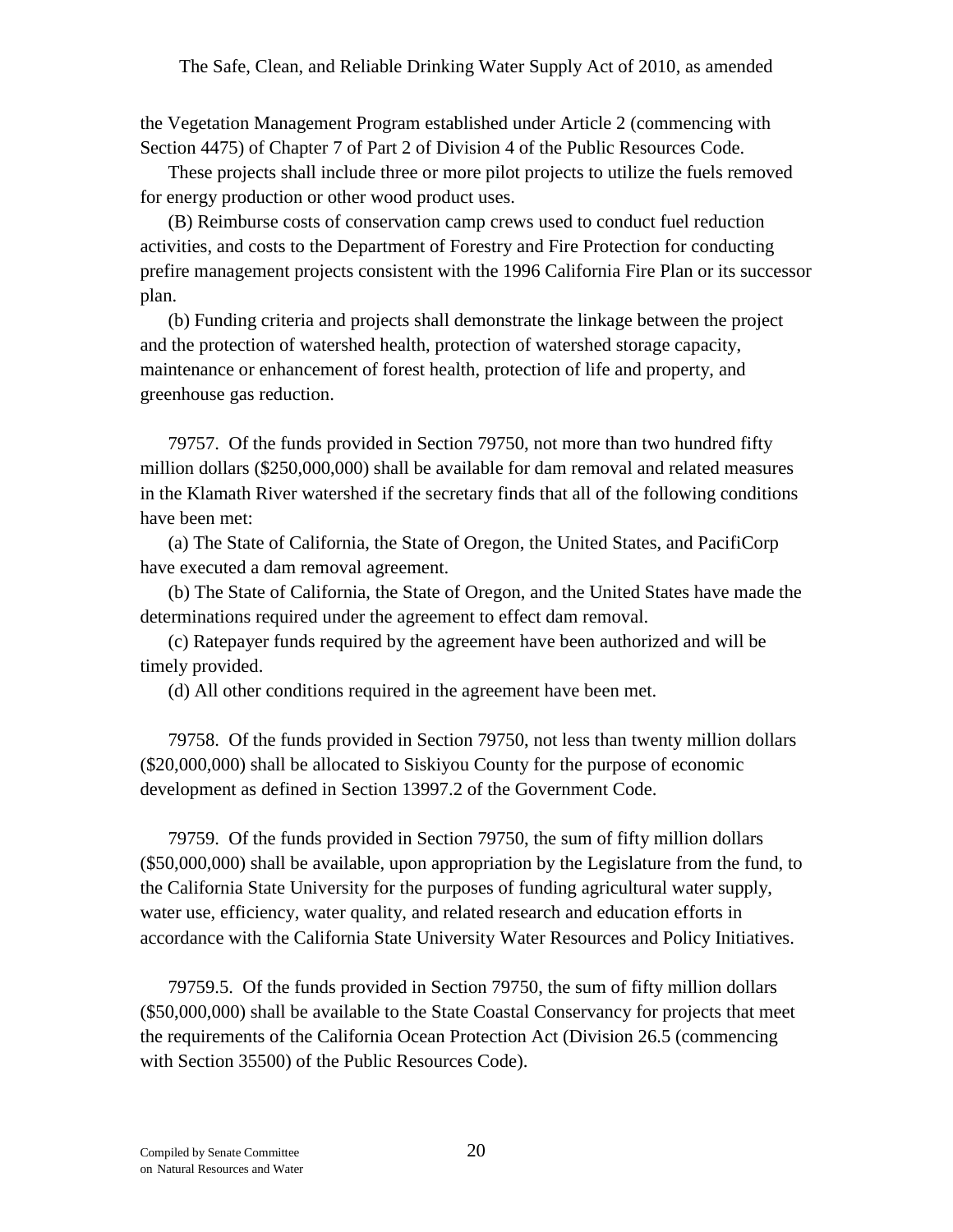79760. Of the funds provided in Section 79750, sixty million dollars (\$60,000,000) shall be available to the Natural Resources Agency for projects authorized under Section 3406 (b) (10) of the Central Valley Project Improvement Act that improve salmonid fish passage in the Sacramento River watershed.

79760.5. Of the funds provided in Section 79750, fifty million dollars (\$50,000,000) shall be available, upon appropriation by the Legislature from the fund, to the Wildlife Conservation Board to capitalize an advanced public infrastructure revolving fund mitigation program, to be established by statute, designed to improve the environmental effectiveness and efficiency of infrastructure mitigation. These funds shall not be used to subsidize or decrease the mitigation obligations of any party.

79761. For the purposes of this Chapter, the terms "restoration" and "protection" have the meanings set forth in Section 75005 of the Public Resources Code.

#### CHAPTER 10. GROUNDWATER PROTECTION AND WATER QUALITY

79770. (a) The sum of one billion dollars (\$1,000,000,000) shall be available, upon appropriation by the Legislature from the fund, for expenditures, grants, and loans for projects to prevent or reduce the contamination of groundwater that serves as a source of drinking water. Projects shall be consistent with an adopted integrated regional water management plan. Funds appropriated pursuant to this section shall be available to the State Department of Public Health for projects necessary to protect public health by preventing or reducing the contamination of groundwater that serves as a major source of drinking water for a community.

(b) Projects shall be prioritized based upon the following criteria:

(1) The threat posed by groundwater contamination to the affected community's overall drinking water supplies, including the need for treatment of alternative supplies if groundwater is not available due to contamination.

(2) The potential for groundwater contamination to spread and reduce drinking water supply and water storage for nearby population areas.

(3) The potential of the project, if fully implemented, to enhance local water supply reliability.

(4) The potential of the project to increase opportunities for groundwater recharge and optimization of groundwater supplies.

(c) The State Department of Public Health shall give additional consideration to projects that meet any of the following criteria:

(1) The project is implemented pursuant to a comprehensive basinwide groundwater quality management and remediation plan or is necessary to develop a comprehensive groundwater plan.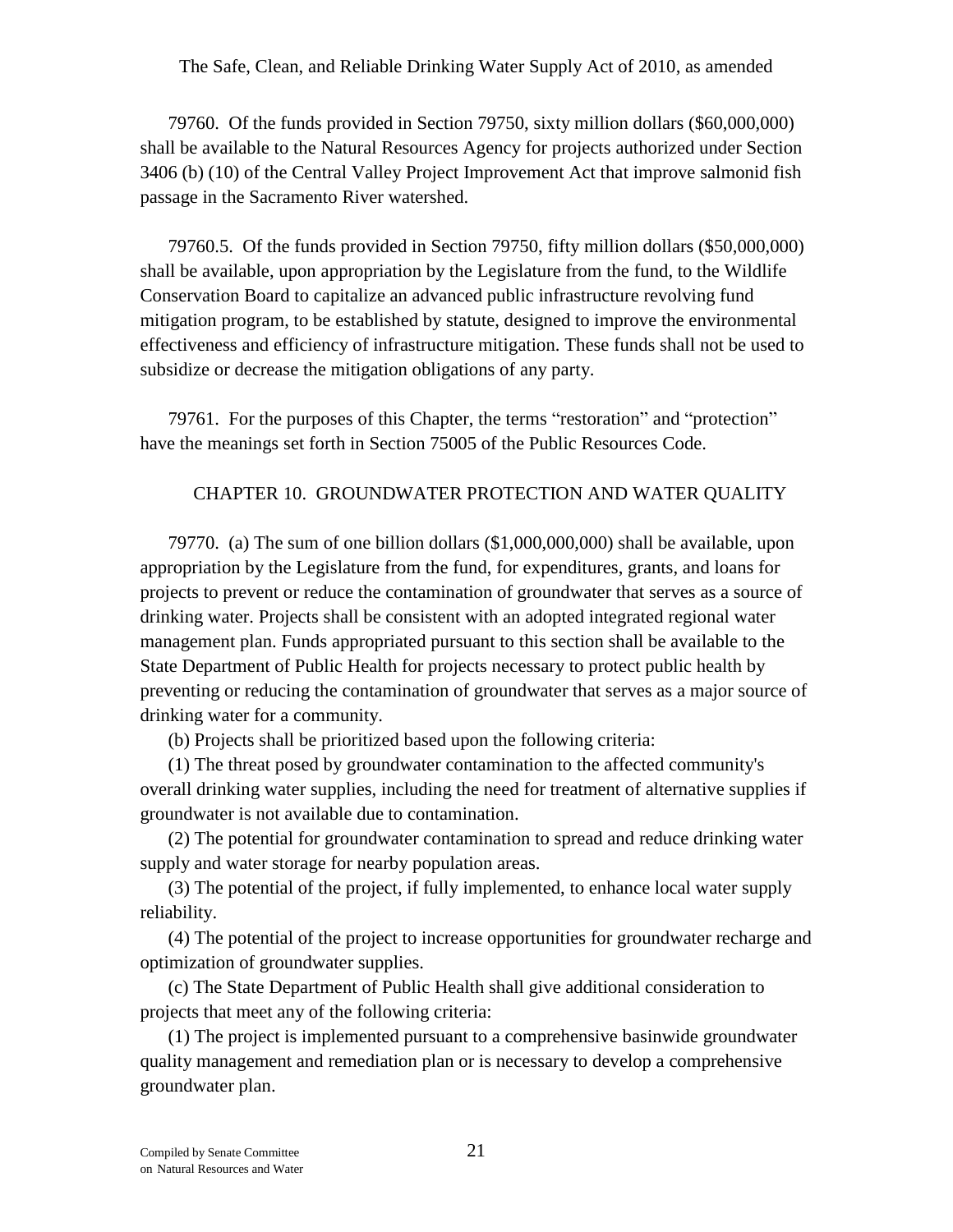(2) Affected groundwater provides a local supply that, if contaminated and not remediated, will require import of additional water from outside the region.

(3) The project will serve an economically disadvantaged community or an economically distressed area.

(4) The project addresses contamination at a site where the responsible parties have not been identified, or where the responsible parties are unwilling or unable to pay for cleanup.

(d) Of the amount made available by this section, not less than one hundred million dollars (\$100,000,000) shall be available for *costs associated with projects, programs, or activities* that meet the requirements of this section and both of the following criteria:

(1) The *costs are* part of a basinwide management and remediation plan for which federal funds have been allocated.

(2) The *costs address* contamination at a site on the list maintained by the Department of Toxic Substances Control pursuant to Section 25356 of the Health and Safety Code or a site listed on the National Priorities List pursuant to the Comprehensive Environmental Response, Compensation, and Liability Act of 1980 (42 U.S.C. Sec. 9601 et seq.).

(e) Of the amount made available by this section, one hundred million dollars (\$100,000,000) shall be available to the State Department of Public Health for grants and direct expenditures to finance emergency and urgent actions in accordance with this section on behalf of disadvantaged communities and economically distressed areas to ensure that safe drinking water supplies are available to all Californians.

(f) The Legislature, by statute, shall establish both of the following:

(1) Requirements for repayment of grant funds in the event of cost recovery from parties responsible for the groundwater contamination.

(2) Requirements for recipients of grants to make reasonable efforts to recover costs from parties responsible for groundwater contamination.

*(Amended by Section 1 of Chapter 226 of the Statutes of 2010)*

### CHAPTER 11. WATER RECYCLING PROGRAM

79780. The sum of one billion dollars (\$1,000,000,000) shall be available, upon appropriation by the Legislature from the fund, for grants and loans for water recycling and advanced treatment technology projects, including all of the following:

(a) Water recycling projects.

(b) Contaminant and salt removal projects, including groundwater and seawater desalination.

(c) Dedicated distribution infrastructure for recycled water, including commercial and industrial end-user retrofit projects to allow use of recycled water.

(d) Pilot projects for new salt and contaminant removal technology.

(e) Groundwater recharge infrastructure related to recycled water.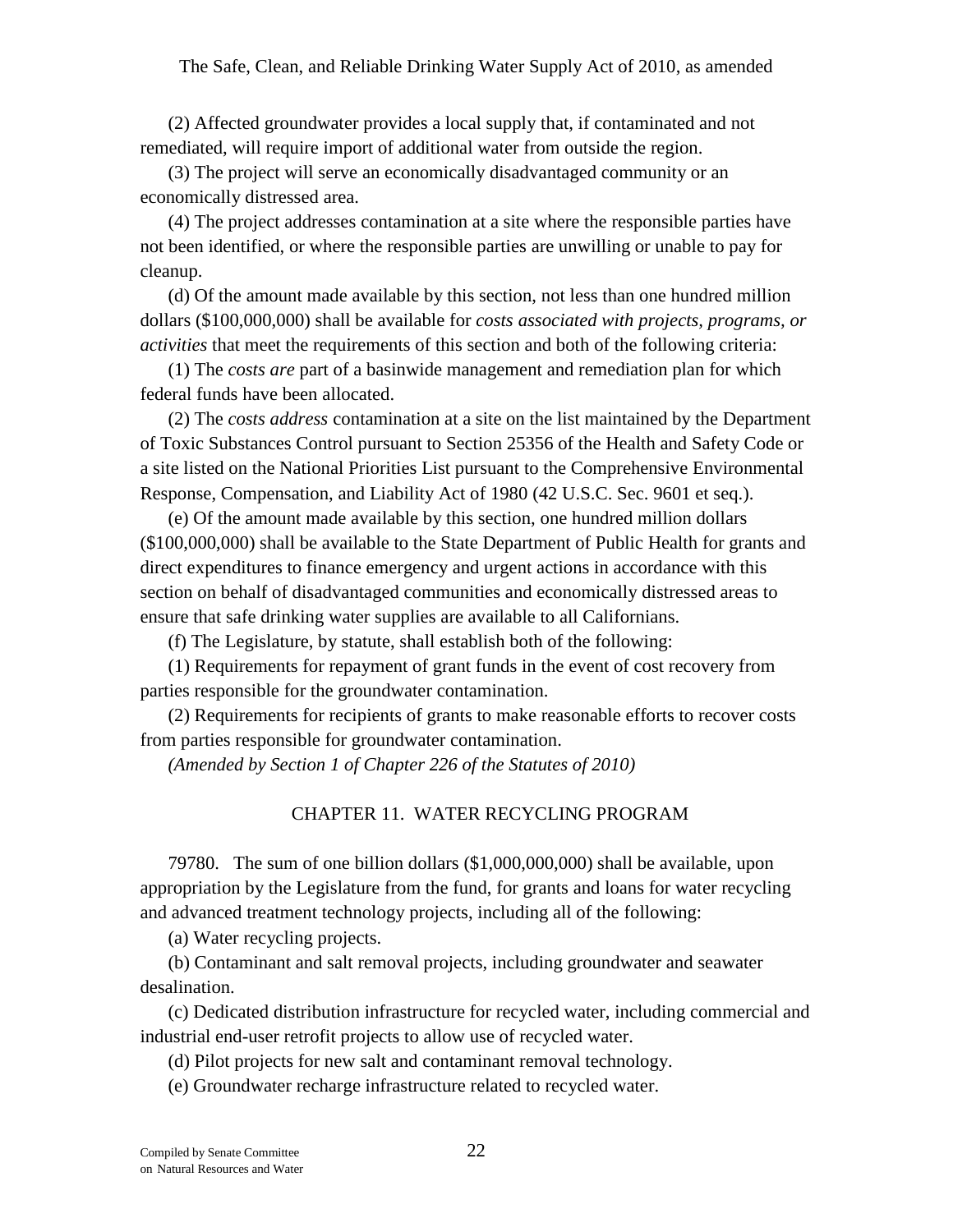(f) Technical assistance and grant writing assistance for disadvantaged communities.

79781. Of the funds made available in Section 79780, not less than fifty million dollars (\$50,000,000) shall be available for projects that are designed to help restore lost water supply reliability in areas with widespread groundwater contamination in locations that contain sites that are listed by the Department of Toxic Substances Control pursuant to Section 25356 of the Health and Safety Code or a site listed on the National Priorities List pursuant to the federal Comprehensive Environmental Response, Compensation, and Liability Act of 1980 (42 U.S.C. Section 9601 et seq.) and for which federal funds have been allocated pursuant to Public Law 106-554.

79782. For projects funded pursuant to the funds made available pursuant to Section 79780, at least a 50-percent local cost share shall be required. That cost share may be suspended or reduced for disadvantaged communities and economically distressed areas.

79783. Projects funded pursuant to the funds made available pursuant to Section 79780 shall be selected on a competitive basis, considering all of the following criteria:

(a) Water supply reliability improvement.

(b) Water quality and ecosystem benefits related to decreased reliance on diversions from the Delta or instream flows.

(c) Public health benefits from improved drinking water quality.

(d) Cost effectiveness.

(e) Energy efficiency and greenhouse gas emission impacts.

79784. (a) (1) The sum of two hundred fifty million dollars (\$250,000,000) shall be available, upon appropriation by the Legislature from the fund, for direct expenditures, grants, and loans for water conservation and water use efficiency plans, projects, and programs, including any of the following:

(A) Urban water conservation plans, projects, and programs, including regional projects and programs, implemented to achieve urban water use targets pursuant to Chapter 3 (commencing with Section 10608.16) of Part 2.55 of Division 6. Priority for funding shall be given to programs that do the following:

(i) Assist water suppliers and regions to implement conservation programs and measures that are not locally cost-effective.

(ii) Support water supplier and regional efforts to implement programs targeted to enhance water use efficiency for commercial, industrial, and institutional water users.

(iii) Assist water suppliers and regions with programs and measures targeted toward realizing the conservation benefits of implementation of the provisions of the state landscape model ordinance.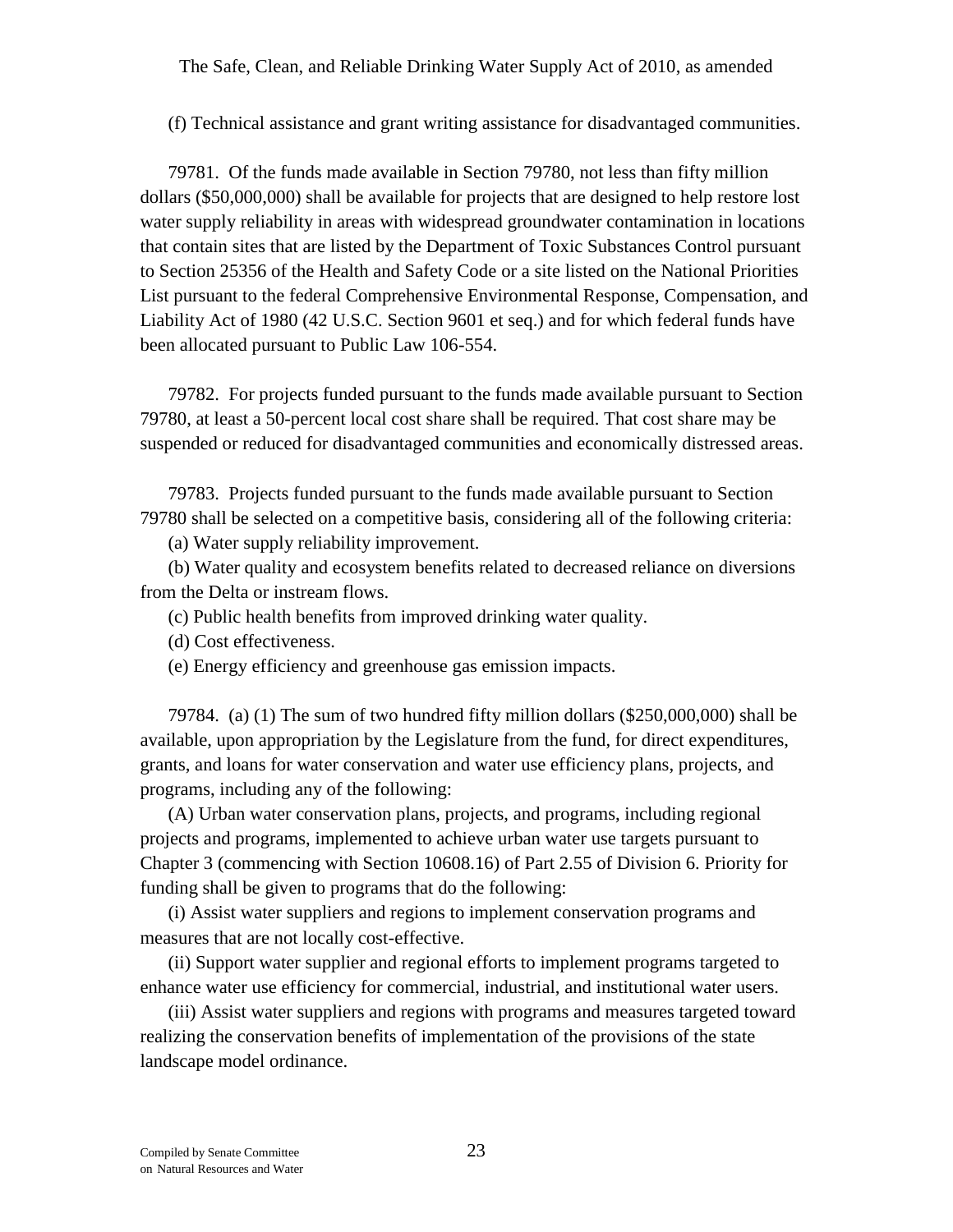(B) Agricultural water use efficiency projects and programs pursuant to Part 2.8 (commencing with Section 10800) of Division 6.

(C) Agricultural water management plans developed pursuant to Part 2.8 (commencing with Section 10800) of Division 6.

(2) The department shall award grants or loans under this Chapter in a competitive process that considers, as primary factors, the local and statewide conservation and water use efficiency benefits of the measures proposed for grants.

(b) Section 1011 applies to all conservation measures that an agricultural water supplier or an urban water supplier implements with funding under this Chapter. This subdivision does not limit the application of Section 1011 to any other measures or projects implemented by a water supplier.

#### CHAPTER 12. FISCAL PROVISIONS

79810. (a) Bonds in the total amount of eleven billion one hundred forty million dollars (\$11,140,000,000), not including the amount of any refunding bonds issued in accordance with Section 79822, or so much thereof as is necessary, may be issued and sold to provide a fund to be used for carrying out the purposes expressed in this division and to reimburse the General Obligation Bond Expense Revolving Fund pursuant to Section 16724.5 of the Government Code. The bonds, when sold, shall be and constitute valid and binding obligations of the State of California, and the full faith and credit of the State of California is hereby pledged for the punctual payment of both the principal of, and interest on, the bonds as the principal and interest become due and payable.

(b) The Treasurer shall sell the bonds authorized by the committee pursuant to this section. The bonds shall be sold upon the terms and conditions specified in a resolution to be adopted by the committee pursuant to Section 16731 of the Government Code.

79811. The bonds authorized by this division shall be prepared, executed, issued, sold, paid, and redeemed as provided in the State General Obligation Bond Law, and all of the provisions of that law apply to the bonds and to this division and are hereby incorporated in this division as though set forth in full in this division, except Section 16727 of the Government Code shall not apply to the extent that it is inconsistent with any other provision of this division.

79812. (a) Solely for the purpose of authorizing the issuance and sale, pursuant to the State General Obligation Bond Law, of the bonds authorized by this division, the Safe, Clean, and Reliable Drinking Water Finance Committee is hereby created. For purposes of this division, the Safe, Clean, and Reliable Drinking Water Finance Committee is "the committee" as that term is used in the State General Obligation Bond Law.

(b) The committee consists of the Director of Finance, the Treasurer, the Controller, the Director of Water Resources, and the Secretary of the Natural Resources Agency. Notwithstanding any other provision of law, any member may designate a deputy to act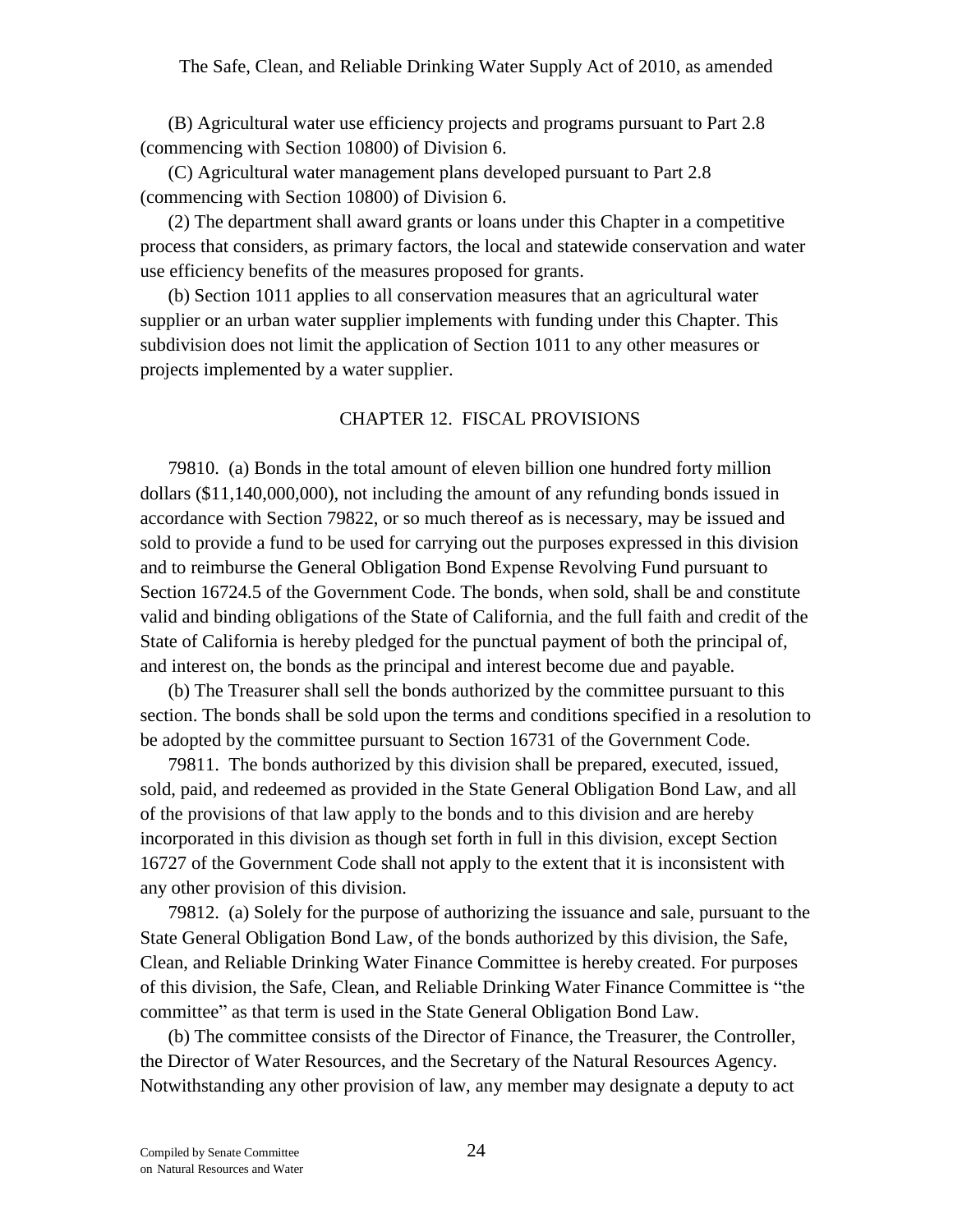as that member in his or her place for all purposes, as though the member were personally present.

(c) The Treasurer shall serve as chairperson of the committee.

(d) A majority of the members of the committee shall constitute a quorum of the committee, and may act for the committee.

79813. The committee shall determine whether or not it is necessary or desirable to issue bonds authorized pursuant to this division to carry out the actions specified in this division and, if so, the amount of bonds to be issued and sold. Successive issues of bonds may be authorized and sold to carry out those actions progressively, and it is not necessary that all of the bonds authorized to be issued be sold at any one time.

79814. "Board," as defined in Section 16722 of the Government Code for the purposes of compliance with the State General Obligation Bond Law, means the department.

79815. There shall be collected each year and in the same manner and at the same time as other state revenue is collected, in addition to the ordinary revenues of the state, a sum in an amount required to pay the principal of, and interest on, the bonds each year, and it is the duty of all officers charged by law with any duty in regard to the collection of the revenue to do and perform each and every act which is necessary to collect that additional sum.

79816. Notwithstanding Section 13340 of the Government Code, there is hereby appropriated from the General Fund in the State Treasury, for the purposes of this division, an amount that will equal the total of the following:

(a) The sum annually necessary to pay the principal of, and interest on, bonds issued and sold pursuant to this division, as the principal and interest become due and payable.

(b) The sum that is necessary to carry out the provisions of Section 79819, appropriated without regard to fiscal years.

79817. The board may request the Pooled Money Investment Board to make a loan from the Pooled Money Investment Account in accordance with Section 16312 of the Government Code for the purpose of carrying out this division. The amount of the request shall not exceed the amount of the unsold bonds that the committee has, by resolution, authorized to be sold for the purpose of carrying out this division. The board shall execute those documents required by the Pooled Money Investment Board to obtain and repay the loan. Any amounts loaned shall be deposited in the fund to be allocated in accordance with this division.

79818. Notwithstanding any other provision of this division, or of the State General Obligation Bond Law, if the Treasurer sells bonds that include a bond counsel opinion to the effect that the interest on the bonds is excluded from gross income for federal tax purposes under designated conditions, the Treasurer may maintain separate accounts for the bond proceeds invested and for the investment earnings on those proceeds, and may use or direct the use of those proceeds or earnings to pay any rebate, penalty, or other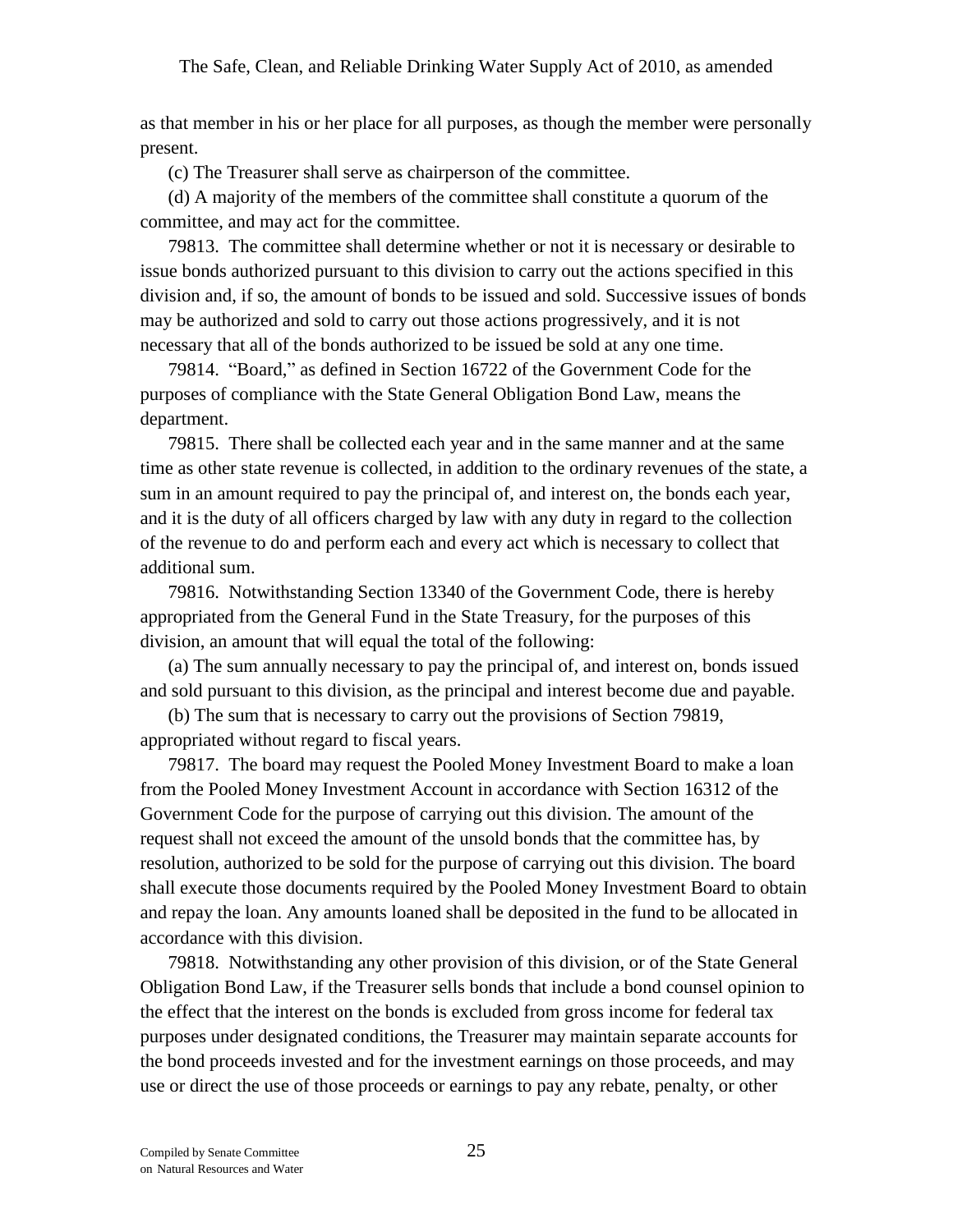payment required under federal law or take any other action with respect to the investment and use of those bond proceeds, as may be required or desirable under federal law in order to maintain the tax-exempt status of those bonds and to obtain any other advantage under federal law on behalf of the funds of this state.

79819. For the purposes of carrying out this division, the Director of Finance may authorize the withdrawal from the General Fund of an amount or amounts not to exceed the amount of the unsold bonds that have been authorized by the committee to be sold for the purpose of carrying out this division. Any amounts withdrawn shall be deposited in the fund. Any money made available under this section shall be returned to the General Fund, with interest at the rate earned by the money in the Pooled Money Investment Account, from proceeds received from the sale of bonds for the purpose of carrying out this division.

79820. All money deposited in the fund that is derived from premiums and accrued interest on bonds sold pursuant to this division shall be reserved in the fund and shall be available for transfer to the General Fund as a credit to expenditures for bond interest.

79821. Pursuant to Chapter 4 (commencing with Section 16720) of Part 3 of Division 4 of Title 2 of the Government Code, the cost of bond issuance shall be paid out of the bond proceeds. These costs shall be shared proportionately by each program funded through this division.

79822. The bonds issued and sold pursuant to this division may be refunded in accordance with Article 6 (commencing with Section 16780) of Chapter 4 of Part 3 of Division 4 of Title 2 of the Government Code, which is a part of the State General Obligation Bond Law. Approval by the electors of the state for the issuance of the bonds under this division shall include approval of the issuance of any bonds issued to refund any bonds originally issued under this division or any previously issued refunding bonds.

79823. The proceeds from the sale of bonds authorized by this division are not "proceeds of taxes" as that term is used in Article XIII B of the California Constitution, and the disbursement of these proceeds is not subject to the limitations imposed by that article.

79824. Of the eleven billion one hundred forty million dollars (\$11,140,000,000) in bonds authorized in this division, no more than five billion five hundred seventy million dollars (\$5,570,000,000) shall be sold by the Treasurer before July 1, 2015.

SEC. 2. Section 1 of this act shall be submitted to the voters at the *November 6, 2012 4, 2014,* statewide general election, *instead of the November 2, 2010 6, 2012 statewide general election,* in accordance with provisions of the Government Code and the Elections Code governing the submission of a statewide measure to the voters.

*(Amended by Section 6 of Chapter 126 of the Statutes of 2010) (Amended by Section 1 of Chapter 74 of the Statutes of 2012)*